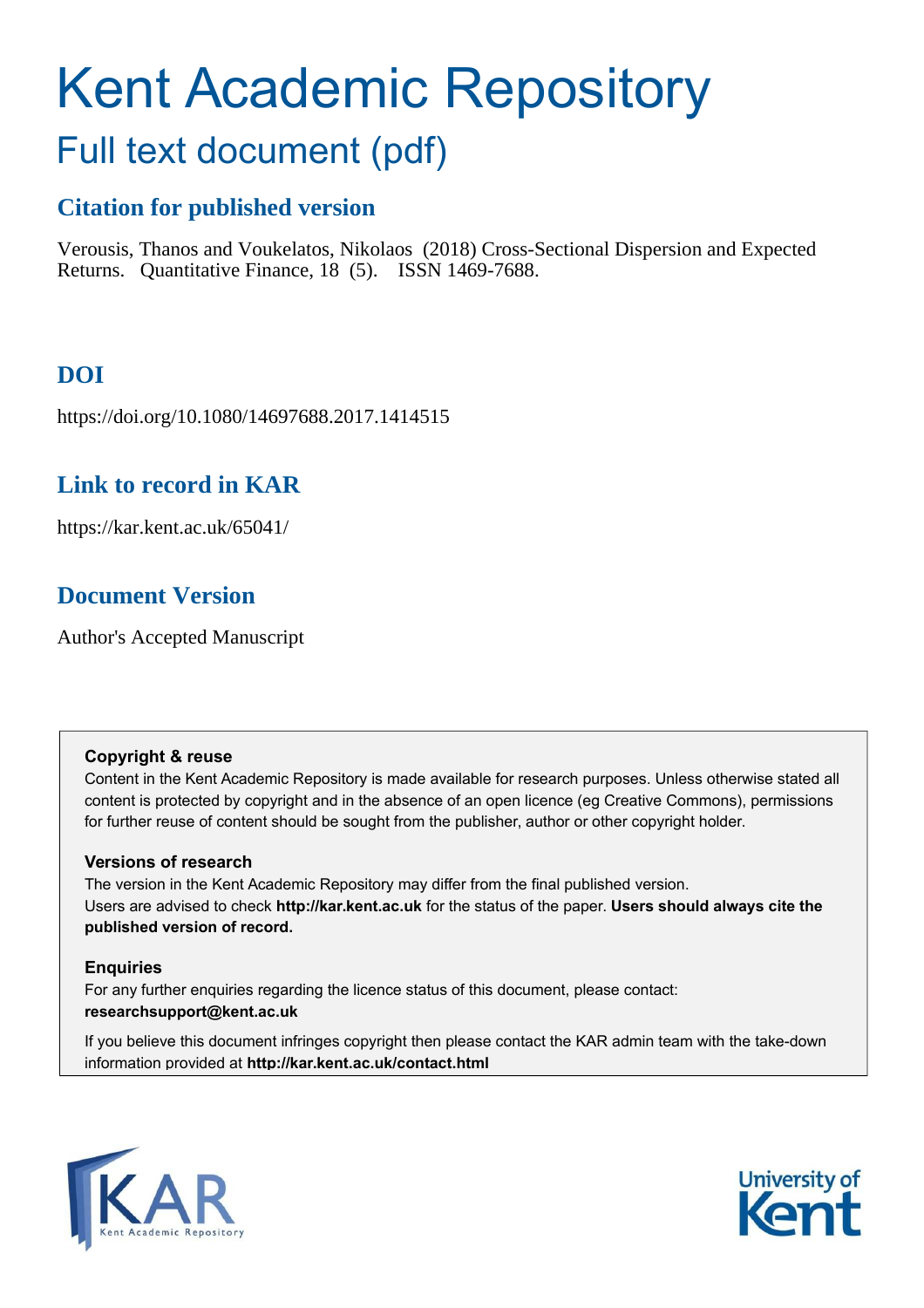# Cross-Sectional Dispersion and Expected Returns

Thanos Verousis<sup>a</sup> and Nikolaos Voukelatos<sup>b∗</sup>

<sup>a</sup> Newcastle University Business School, Newcastle University  $b$  Kent Business School, University of Kent

#### Abstract

This study investigates whether the cross-sectional dispersion of stock returns, which reflects the aggregate level of idiosyncratic risk in the market, represents a priced state variable. We find that stocks with high sensitivities to dispersion offer low expected returns. Furthermore, a zero-cost spread portfolio that is long (short) in stocks with low (high) dispersion betas produces a statistically and economically significant return, after accounting for its exposure to other systematic risk factors. Dispersion is associated with a significantly negative risk premium in the cross-section (-1.32% per annum) which is distinct from premia commanded by a set of alternative systematic factors. These results are robust to a wide set of stock characteristics, market conditions, and industry groupings.

JEL Classifications: G11; G12

Keywords: Cross-sectional dispersion; cross-section of stock returns; pricing factor

## 1 Introduction

The cross-sectional dispersion  $(CSD)$  of stock returns captures the extent to which individual stocks offer returns that cluster around (or diverge from) the return of

<sup>∗</sup>Correspondence to: Nikolaos Voukelatos, Kent Business School, University of Kent, Canterbury CT2 7PE, UK. Tel: +44(0)1227827705. E-mail: n.voukelatos@kent.ac.uk. We would like to thank participants at the 2016 FMA Annuall Meeting, the 11<sup>th</sup> BMRC-DEMS Conference, the 5 th FEBS Conference, Hull Business School, Strathclyde Business School, University of Dundee, Newcastle University Business School, East China University of Science and Technology, University of Leicester, Durham University, and Loughborough University for valuable comments and suggestions.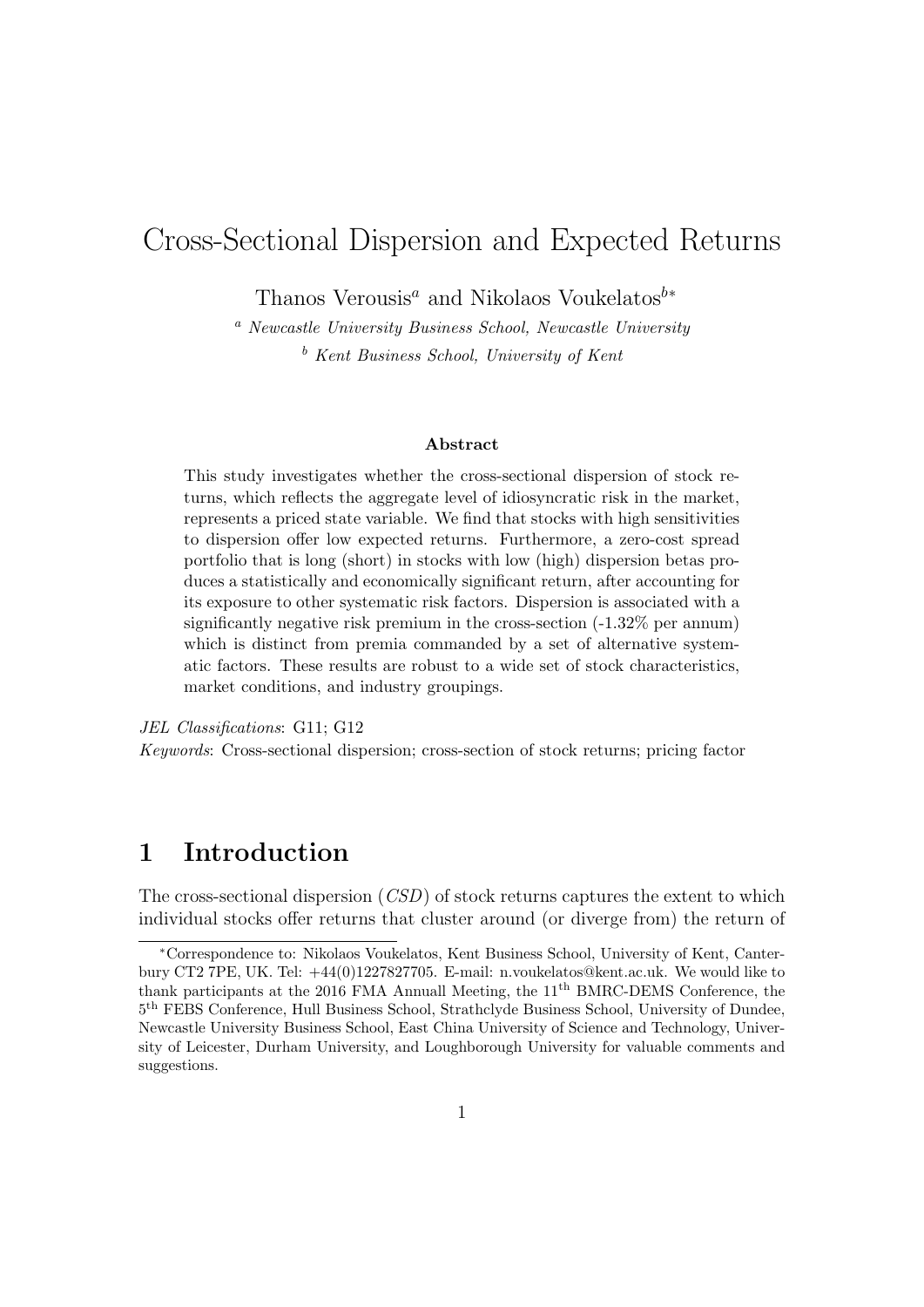the market, thus providing a natural measure of stock heterogeneity at the aggregate level. Moreover, given that the distance of a stock's return from the market return is driven by idiosyncratic shocks, cross-sectional dispersion essentially reflects the aggregate level of idiosyncratic risk in the market. In this paper, we provide evidence that dispersion constitutes a priced state variable associated with a negative risk premium in the cross-section of individual stock returns.

The recent literature has been paying increasing attention to stock return dispersion in various contexts, such as forecasting market returns (Garcia et al., 2014; Goyal and Santa-Clara, 2003; Maio, 2015) and economic conditions (Angelidis et al., 2015; Chen et al., 2011). Our paper contributes to the literature on the relationship between dispersion and returns by examining the role that dispersion plays in determining the returns of individual stocks. Furthermore, we contribute to the literature by providing evidence of dispersion being priced in the cross-section of stock returns.

The forecasting power of aggregate idiosyncratic risk over market returns is still a debated topic. On the one hand, Goyal and Santa-Clara (2003) were among the first to report that the mean stock variance can be used to forecast market returns, while the market variance itself does not have a similar forecasting power. Furthermore, they find that this predictive relationship stems primarily from the idiosyncratic component of the average stock variance, which can be measured by the cross-sectional dispersion of stock returns. On the other hand, Bali et al. (2005) suggest that the positive relationship between aggregate idiosyncratic risk and subsequent market returns that is reported by Goyal and Santa-Clara (2003) is driven by small stocks and partly reflects a liquidity premium, with the forecasting power also disappearing when the sample period is extended. Wei and Zhang (2005) further support the claim that the strong positive relationship between aggregate idiosyncratic risk and market returns is sample-specific rather than a robust finding.

However, some more recent studies have provided additional evidence in support of aggregate idiosyncratic risk constituting a significant predictor of market returns. Pollet and Wilson (2010) report that the mean variance of individual stock returns is negatively related to the future returns of the aggregate market. Garcia et al. (2014) argue that the cross-sectional dispersion of stock returns has the advantage of being a model-free, consistent and asymptotically efficient estimator of aggregate idiosyncratic risk. Moreover, they find that dispersion has a significant predictive ability over future market returns when examined at the monthly and daily frequency. Maio (2015) provides an even more comprehensive examination of the dispersion-returns relationship by focusing on forecastability over multiple horizons. Using the returns of portfolios rather than stocks to compute the crosssectional dispersion, Maio (2015) finds that dispersion and the market variance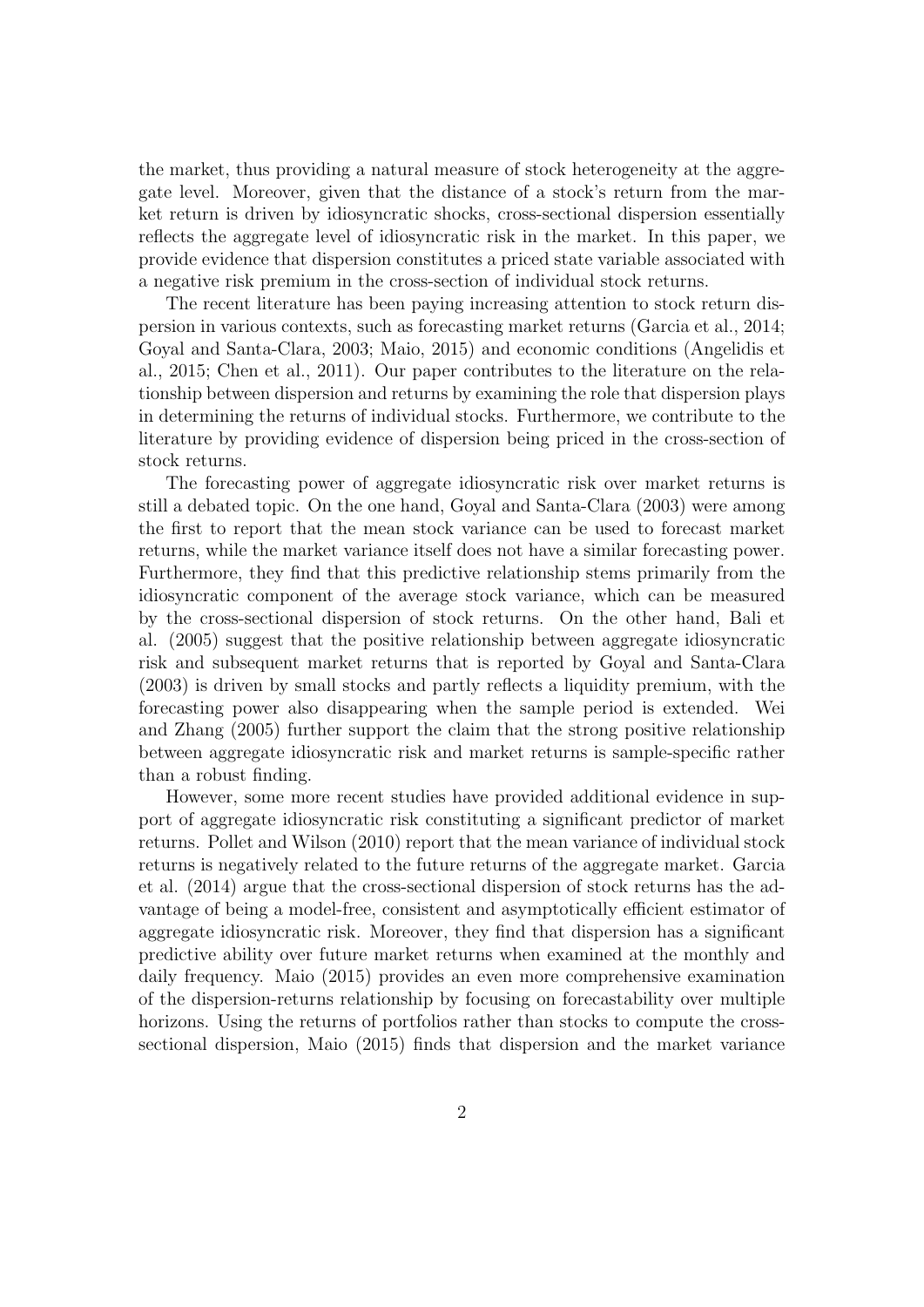are both related to future market returns. Dispersion, in particular, is strongly negatively associated with excess market returns, and this relationship is found to be robust across multiple forecasting horizons (see Guo and Savickas, 2008, for evidence on the G7 countries). Other studies provide supporting evidence of a significant relationship between dispersion and the returns of value and momentum premia (Angelidis et al., 2015; Bhootra, 2011; Connolly and Stivers, 2003; Stivers and Sun, 2010).

Despite the substantial empirical evidence on the forecasting power of dispersion over market returns, the relationship between dispersion and individual stock returns has not been explored thus far. Garcia et al. (2014) represent a potential exception since, even though their focus is on market returns, they briefly examine whether dispersion can price the 25 and 100 size/book-to-market portfolios after controlling for the standard three Fama and French (1993) factors. In this paper, we examine if dispersion is a priced factor in the cross-section of stock returns in a comprehensive way. Throughout the paper, our emphasis is on whether stocks' expected returns are driven by their sensitivity to dispersion, after accounting for a large set of other systematic factors and stocks' idiosyncratic characteristics.

Our research question is distinct from the literature on the relationship between the expected returns of individual stocks and their own level of idiosyncratic risk. For instance, Ang et al. (2006) find that expected returns are negatively related to their idiosyncratic volatility, as computed relative to the Fama and French (1993) model, and this relationship cannot be explained by the stocks' exposure to aggregate volatility risk (proxied by the market's implied volatility index VIX). On the other hand, Fu (2009) computes time-varying conditional expectations of idiosyncratic volatilities based on the exponential GARCH model and finds that they are in fact positively related to stocks' expected returns. Chen and Petkova (2012) report that, when stock portfolios are sorted according to their idiosyncratic volatilities, a negative risk premium is found in the cross-section as compensation for exposure to the mean stock variance but not with respect to the mean correlation.

Our interest in returns' cross-sectional dispersion as a potential state variable is motivated primarily by the fact that it has been shown to act as a useful measure of aggregate idiosyncratic risk. Dispersion's potential role as a systematic factor can be further supported by recent empirical evidence on its ability to forecast economic conditions such as unemployment (Chen et al., 2011), consumption volatility (Garcia et al., 2014) and the business cycle (Angelidis et al., 2015).

The empirical results support the theoretical prediction of dispersion being priced in the cross-section of stock returns. We find evidence of a significant negative premium for exposure to dispersion risk, where expected returns vary according to the stocks' sensitivities to the aggregate dispersion factor. Stocks with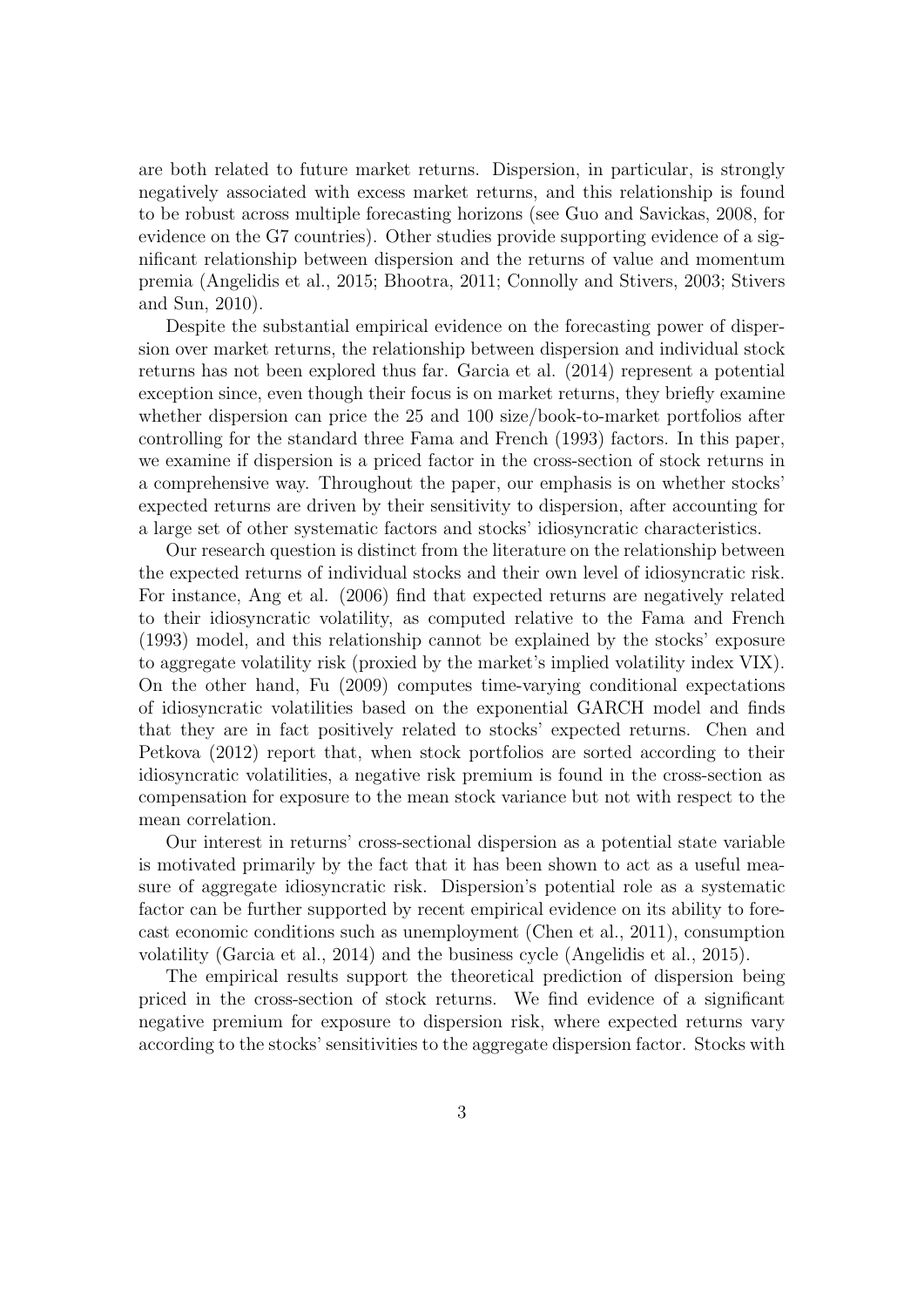higher sensitivities to dispersion are found to offer lower returns. Furthermore, a zero-cost spread portfolio that goes long in stocks with low "dispersion" betas and short in stocks with high betas offers a monthly return of 0.94% (around 11.3% on an annual basis). Based on the Fama-French-Carhart alpha, the riskadjusted return of this portfolio is 0.55% per month (around 6.6% per annum) and it suggests that the high return offered by the portfolio is not simply compensation for exposure to well-known systematic risk factors.

We perform a set of robustness tests to ensure that these results are not driven by stocks' idiosyncratic characteristics. We run two-pass regressions of individual stock returns against a set of stock-specific characteristics and we compute the returns of double-sorted spread portfolios. Our results confirm that stocks with different exposures to dispersion risk earn markedly different returns, even after accounting for a large set of idiosyncratic characteristics, with these differences being statistically and economically significant. The stock-specific characteristics that we control for include size, momentum, standard deviation, skewness and kurtosis of historical returns, the dispersion of analysts' forecasts about the firm's future earnings, liquidity, co-skewness with the market, idiosyncratic volatility, and the percentage of returns' variation that can be explained by systematic risk.

We employ the standard Fama-MacBeth (1973) two-pass methodology and estimate that the price of aggregate dispersion risk in the cross-section is statistically significant at -0.11% per month (-1.32% per annum). More importantly, we show that this negative dispersion premium is distinct from other risk premia that have been identified by earlier studies and that relate to either uncertainty or heterogeneity of beliefs. In particular, our standard Fama-MacBeth (1973) specification accounts for stocks' sensitivities to a set of commonly used factors, namely the market, the Fama and French (1993) size and value factors, the Carhart (1997) momentum factor and the Pastor and Stambaugh (2003) liquidity factor. We also augment the specification to account for stocks' loadings on market volatility (Ang et al., 2006), the aggregate dispersion of analysts' earnings forecasts (Diether et al., 2002), the mean stock variance (Goyal and Santa-Clara, 2003), an index of macroeconomic uncertainty (Bali et al., 2015), and the mean stock idiosyncratic volatility. We find that the negative dispersion risk premium remains statistically significant and at the same level in several versions of the extended specification, suggesting that the risk premium associated with aggregate dispersion is distinct from premia commanded by other systematic factors that might be considered alternative.

The remaining of the paper is organized as follows. Section 2 discusses the rationale for using dispersion as a state variable and presents the data used. Section 3 discusses the returns offered by portfolios formed across dispersion betas. Section 4 presents the results of a battery of robustness checks. Section 5 discusses the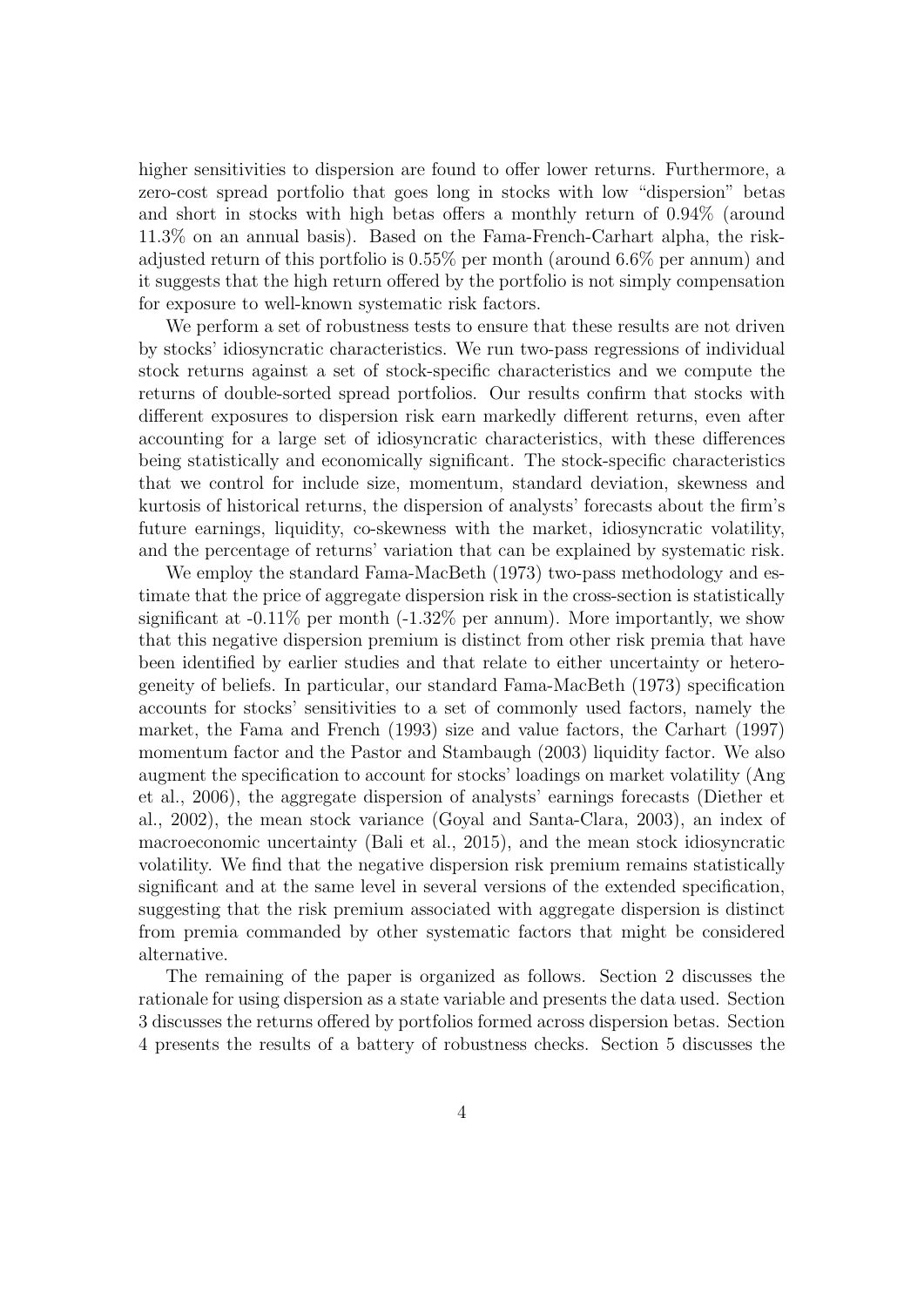price of aggregate dispersion risk in the cross-section. Finally, Section 6 concludes.

## 2 Dispersion Measure

## 2.1 CSD as a State Variable

We compute our main variable of interest, namely the cross-sectional dispersion of stock returns, as the equally-weighted cross-sectional absolute deviation of the returns of individual stocks around the market return

$$
CSD_t = \frac{\sum_{i=1}^{N} |r_{i,t} - r_{mkt,t}|}{N - 1}
$$
\n(1)

where  $r_{i,t}$  is the return of stock i at time t and  $r_{mkt,t}$  is the market return at t. As a robustness check, we also construct alternative CSD measures by computing (i) squared rather than absolute deviations, (ii) value-weighted (based on market capitalization) rather than equally-weighted deviations, and (iii) deviations around the (equally- or value-weighted) mean stock return rather than the return of the market index. The empirical results are largely the same irrespective of the particular version of the dispersion measure, thus we only report results based on CSD as computed from (1).

Intuitively, cross-sectional dispersion is a measure of the extent to which the returns of individual stocks at a particular point in time tend to cluster around or diverge from the consensus represented by the market return. In other words, CSD is an aggregate measure of the heterogeneity of stock returns and, therefore, is directly linked to the aggregate level of idiosyncratic risk.

The relationship between CSD and aggregate idiosyncratic risk has been highlighted by Goyal and Santa-Clara (2003) and Garcia et al. (2014) who find that the cross-sectional dispersion of stock returns is positively and significantly correlated with subsequent market returns in the US. These results lead Goyal and Santa-Clara (2003) and Garcia et al. (2014) to argue that cross-sectional dispersion can serve as a proxy for aggregate idiosyncratic risk that can be readily computed at any frequency without the need to assume any particular asset pricing model.

We propose that, as a proxy for aggregate idiosyncratic risk, cross-sectional dispersion represents a state variable that should be priced in the cross-section of stock returns. Furthermore, we expect this state variable to be negatively correlated with the consumption and investment opportunity set, therefore implying a negative risk premium for stocks' exposure to dispersion risk. Starting with the traditional Capital Asset Pricing Model (CAPM), many asset pricing models suggest that idiosyncratic risk does not affect asset returns and that only systematic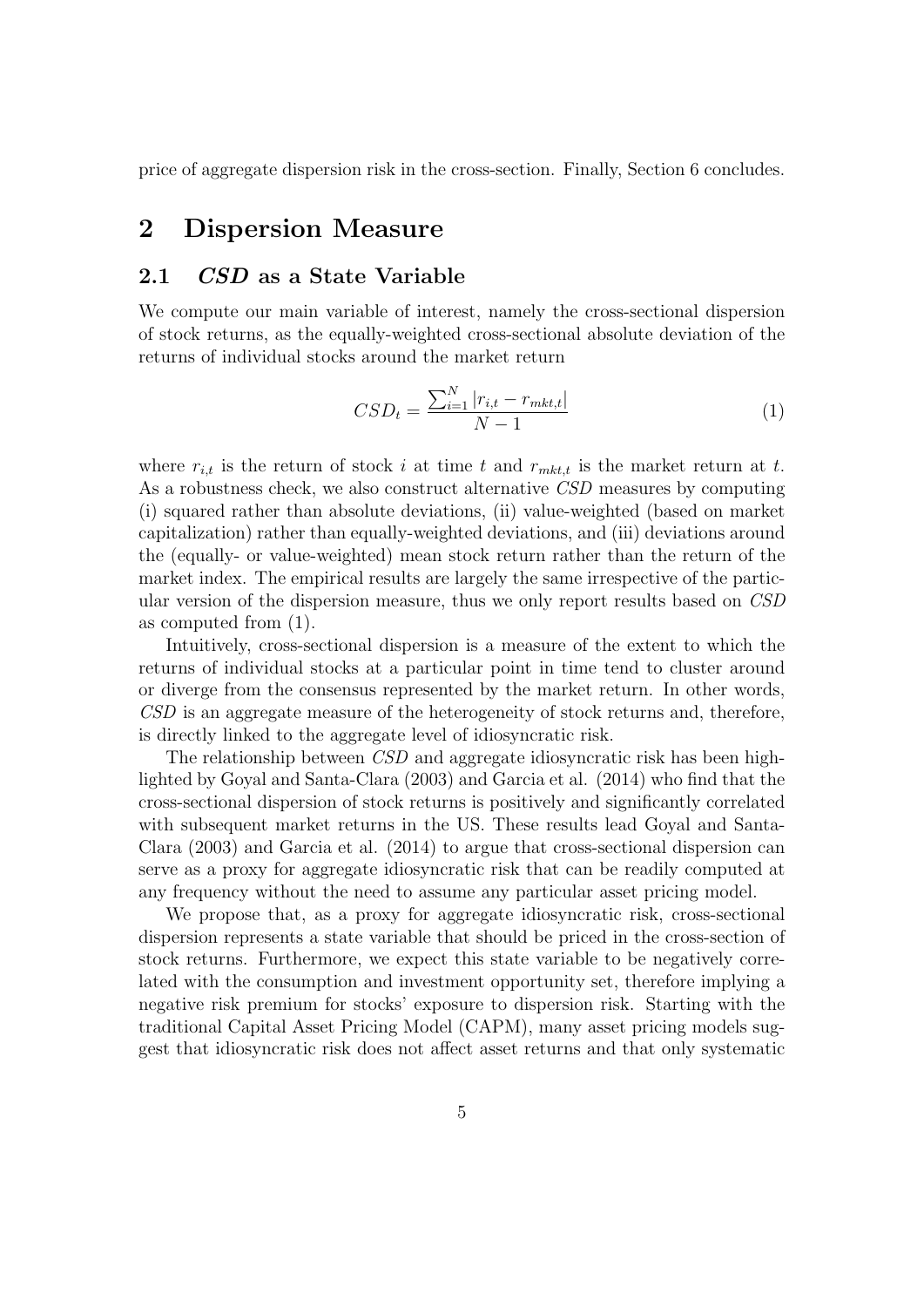risk is priced. This premise is typically based on the assumption of a representative agent who has the incentive and ability to fully diversify by investing in the market portfolio. However, the assumption of full diversification is particularly restrictive and highly unlikely to describe the way in which investors actually construct portfolios, since in reality different investors clearly hold equity portfolios that are different from the market portfolio and from one another. To this end, several studies have proposed modified versions of the CAPM where investors hold portfolios that are not fully diversified (Bessembinder, 1992; Levy, 1978; Malkiel and Xu, 1997; Malkiel and Xu, 2005; Merton, 1987). In this type of models, the absence of full diversification comes as a result of transaction costs, taxes, investors pursuing distinct investment strategies because of private information or superior skills etc. Irrespective of the specific exogenous reason for holding undiversified portfolios, the main implication of these "partial diversification" models is that assets' expected returns are theoretically determined by their exposure to market risk (as in the standard CAPM) and their exposure to a measure of idiosyncratic risk.

In a more recent paper, Maio (2016) derives an extension of the CAPM where cross-sectional dispersion is priced as a risk factor in addition to the market return. In this two-factor asset pricing model, Maio (2016) assumes a set of heterogeneous investors who hold undiversified equity portfolios by investing in different segments of the stock market. While each of these investors could be considered as representative of a particular group of homogeneous investors, there is no global representative agent as in the standard CAPM.

Assuming a power utility function for each investor and using a second-order Taylor approximation for investors' growth rate in wealth, Maio (2016) shows that the average stochastic discount factor (SDF) in the economy can be written as

$$
M_{t+1} = \delta W G_{t+1}^{-\gamma} + \frac{1}{2} \delta \gamma (\gamma + 1) W G_{t+1}^{-\gamma - 2} V W_{t+1}
$$
 (2)

where  $\delta$  is a time-subjective discount factor, WG is the cross-sectional average gross growth rate in wealth across all investors, and VW is the cross-sectional variance of wealth growth.

Given an intertemporal budget constraint and that the fact that the sum of all undiversified portfolios corresponds to the market portfolio, the cross-sectional variance of wealth growth can be rewritten as the dispersion of stock returns

$$
VW_{t+1} = \frac{1}{L} \sum_{l=1}^{L} (r_{p,t+1}^l - r_{mkt,t+1})^2
$$
 (3)

where  $r_{p,t+1}^l$  is the gross return on investor l's reference portfolio between t and  $t+1$ . Overall, the SDF can be rewritten as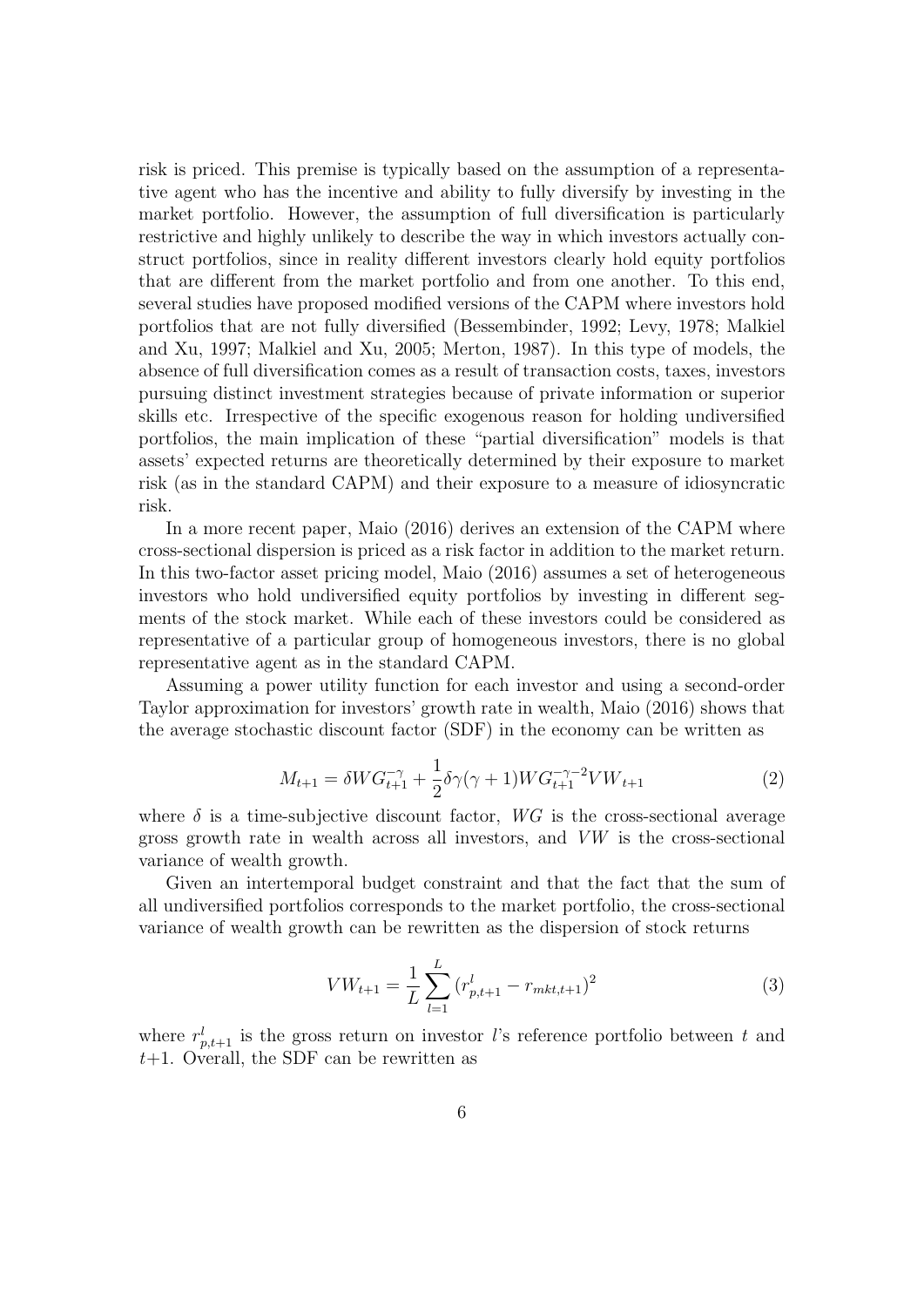$$
M_{t+1} = \delta r_{mkt, t+1}^{-\gamma} + \frac{1}{2} \delta \gamma (\gamma + 1) r_{mkt, t+1}^{-\gamma - 2} CSD_{t+1}
$$
 (4)

The SDF decreases with the market return and increases with the level of dispersion CSD. Furthermore, the expected return-covariance equation can be written as

$$
E_t[r_{i,t+1}] - r_{f,t+1} = \lambda_{mkt} \beta_{i,mkt} + \lambda_{CSD} \beta_{i, CSD}
$$
\n
$$
\tag{5}
$$

where  $\beta_{i,mkt}$  and  $\beta_{i,CSD}$  refer to the betas of asset i with respect to market risk and dispersion risk, respectively, while the terms  $\lambda_{mkt}$  and  $\lambda_{CSD}$  denote the corresponding prices of risk.<sup>1</sup>

A higher level of dispersion means larger idiosyncratic shocks to individual stock returns and a higher level of aggregate idiosyncratic risk. In this state, a stock (or portfolio of stocks) that an investor holds is more likely to be characterized by a higher level of idiosyncratic risk compared to a state where dispersion (aggregate idiosyncratic risk) is lower. Naturally, this relationship will not hold for every conceivable stock portfolio, but it is expected to hold on average. Importantly, this higher idiosyncratic risk for a given asset is not diversified away. Overall, an increase in the cross-sectional dispersion of stock returns has a negative impact on investors' total welfare, representing a "bad" state of the economy.

The above relationship between dispersion and the investment opportunity set is suggestive of a negative premium for exposure to dispersion risk. For instance, a higher level of dispersion means that idiosyncratic risk among stocks is on average higher. In these circumstances, investors who are, for whatever exogenous reason, not fully diversified would prefer to hold assets that covary positively with dispersion, since they would offer their highest returns during periods of higher idiosyncratic (and undiversified) risk at the aggregate level. Consequently, investors would bid up the prices of these assets that act as hedges, and we would expect them to offer lower returns. At the other end of the spectrum, assets that covary negatively with dispersion will tend to offer their highest returns when dispersion is low ("good" state) and perform poorly when dispersion is high ("bad" state). Investors would consider these assets to be less desirable to hold compared to those with positive exposure to dispersion, leading to lower prices and higher expected returns. Overall, we predict a negative dispersion risk premium in the cross-section where, as a stock's sensitivity to dispersion increases, that stock becomes more attractive (less risky) and its expected return decreases.

Finally, the expected impact of dispersion on the consumption and investment opportunity set can be further motivated by the recent empirical evidence on the relationship between dispersion and certain macroeconomic indicators. Chen et al.

<sup>&</sup>lt;sup>1</sup>See Maio (2016) for a much more detailed discussion of the two-factor asset pricing model.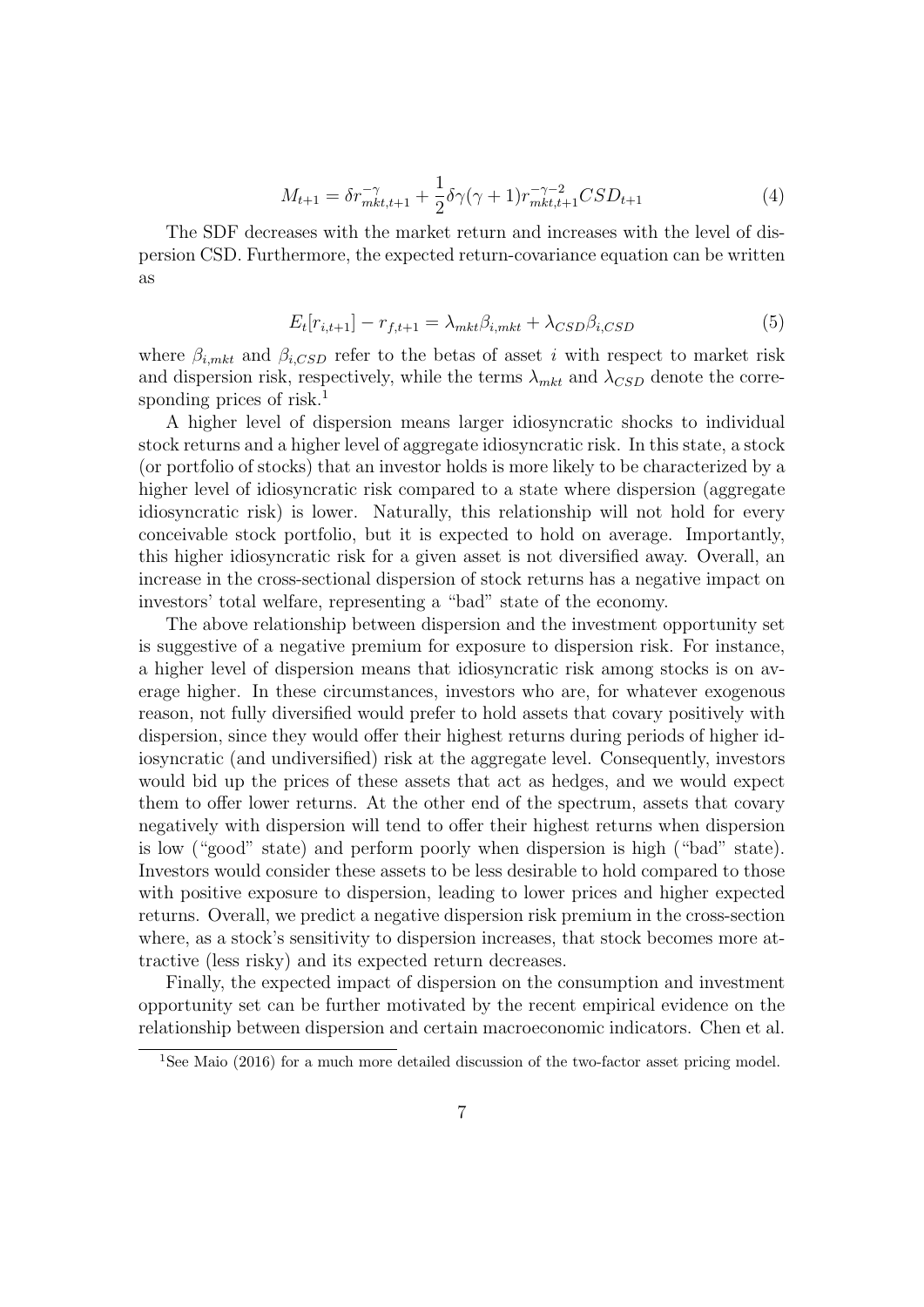(2011) find that increases in the dispersion of stock returns are strongly associated with subsequent increases in long-term unemployment rates, while Garcia et al. (2014) report that dispersion is positively related to consumption-growth volatility. More recently, Angelidis et al. (2015) examine dispersion in the G7 countries and find that it correlates strongly with the business cycle and economic growth, with a higher dispersion leading to a higher probability of a recession, an increase in unemployment and a fall in economic activity in the future. These empirical findings provide additional support for the hypothesis that the cross-sectional dispersion of stock returns constitutes a state variable that correlates negatively with investment and consumption opportunities.

Overall, we expect a negative dispersion premium in the cross-section of individual stock returns. As a stock's sensitivity to dispersion decreases (i.e. becomes more negative), that stock becomes riskier and investors would demand a higher expected return to hold it. In contrast, assets that covary positively with dispersion are acting as valuable hedges against undesirable increases in aggregate idiosyncratic risk and, thus, represent safer assets associated with lower expected returns.

#### 2.2 Data

We examine the cross-section of equity returns in the US from January 1996 to December 2012. Our dataset of stock prices is from the Center for Research in Security Prices (CRSP) database and it contains, among other fields, daily closing bid and ask quotes and trading volumes of stocks trading in the US market. We use the CRSP value-weighted index as a proxy for the aggregate market when computing the cross-sectional dispersion in equation (1).

Figure 1 plots the resulting time-series of CSD at a daily frequency from 1 January 1996 to 31 December 2012. The mean daily CSD is 1.16% with a standard deviation of 0.44%. As can be easily seen from the Figure, the time-series of daily CSD is exhibiting a significant degree of serial correlation, with the first-order autocorrelation, for instance, being equal to 0.91 (serial correlation is similarly pronounced when CSD is computed at a monthly frequency). Therefore, our proposed risk factor that refers to the aggregate cross-sectional dispersion of stock returns is measured as the first difference in CSD, denoted as  $\Delta CSD$ . The time series of first differences  $\Delta CSD$  has a mean of effectively zero (around -0.0001%) and a standard deviation of 0.19%, while the first-order autocorrelation is significantly lower than the one observed in levels (approximately -0.30).

In Section 5, we explore whether other aggregate factors that relate to either uncertainty in general or to divergence of expectations in particular subsume the explanatory power of  $\Delta CSD$ . More specifically, we show that dispersion risk is priced in the cross-section after accounting, among other factors, for changes in the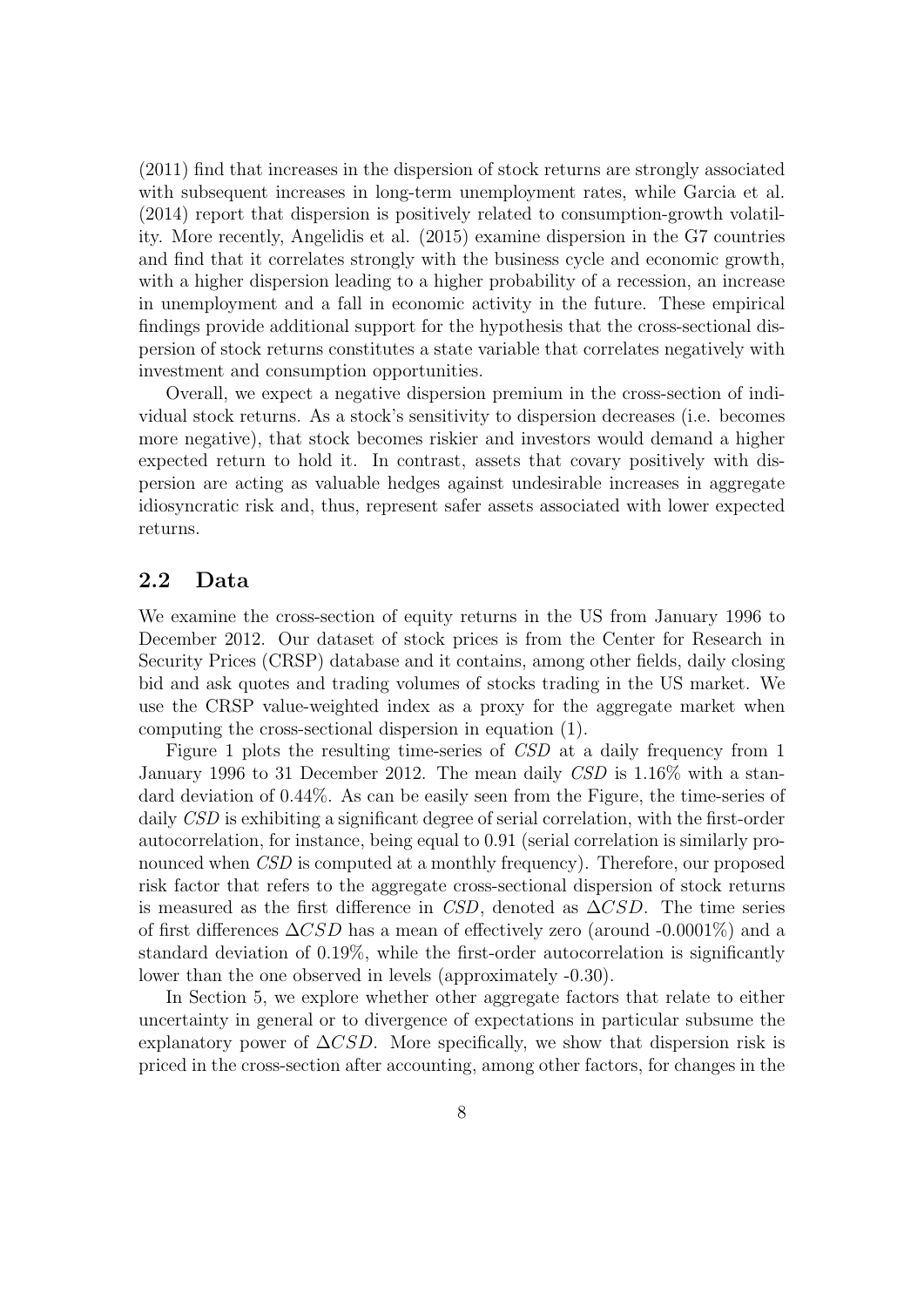implied volatility index VIX, changes in the dispersion of analysts' forecasts, and changes in an index of macroeconomic uncertainty. The VIX index is computed by the Chicago Board Options Exchange (CBOE) to reflect the implied volatility of a synthetic 1-month option written on the S&P100 index and, as such, it constitutes a forward-looking measure of expected uncertainty at the market level. The timeseries of VIX was obtained from Bloomberg. Data on analysts' earnings forecasts were obtained from the Thomson  $I/B/E/S$  database. Finally, the time-series of Fama and French (1993) factors and the Carhart (1997) momentum factor were obtained from the website of Kenneth French, while the time-series of the index of macroeconomic uncertainty was obtained from the website of Turan Bali.

## 3 Empirical Framework

#### 3.1 Portfolio formation

If cross-sectional dispersion is a priced risk factor, then we would expect that stocks with different sensitivities to changes in cross-sectional dispersion will offer different returns on average. We measure the sensitivity of each stock to  $\Delta CSD$ by estimating the following time-series regression

$$
r_t^i = \alpha + \beta_{MKT}^i MKT_t + \beta_{\Delta CSD}^i \Delta CSD_t + \epsilon_t^i
$$
\n<sup>(6)</sup>

where  $r_t^i$  is the excess return of stock i at time t,  $MKT_t$  is the excess return of the market at t, and  $\beta_{MKT}^i$  and  $\beta_{\Delta CSD}^i$  are the loadings of stock i on market risk and cross-sectional dispersion risk, respectively. We estimate (6) separately for each stock and we include only one additional factor, namely the excess market return, in the pre-formation regressions since our objective is to extract the stocks' sensitivities to our main factor of interest  $\Delta CSD$ , rather than determining the set of all aggregate factors that could potentially have explanatory power for the cross-section of stock returns. Moreover, as argued by Ang et al. (2006), including more than two factors in the pre-formation regressions might add a significant amount of noise when constructing our portfolios. It should be noted that, although only one additional factor is included at this stage of the methodology, our post-formation regressions control for a much wider set of cross-sectional factors in order to evaluate how  $\Delta CSD$  is priced in stock returns.

At the beginning of every month, we sort all stocks into quintiles according to their cross-sectional dispersion betas, with the  $\beta_{\Delta CSD}^{i}$  of each stock *i* having been estimated through the regression in (6) using daily returns for that stock over the past month. The pre-formation regression is only run when a stock has at least 15 daily observations over the previous month. Using daily data over a 1-month window in order to compute factor loadings is a commonly adopted compromise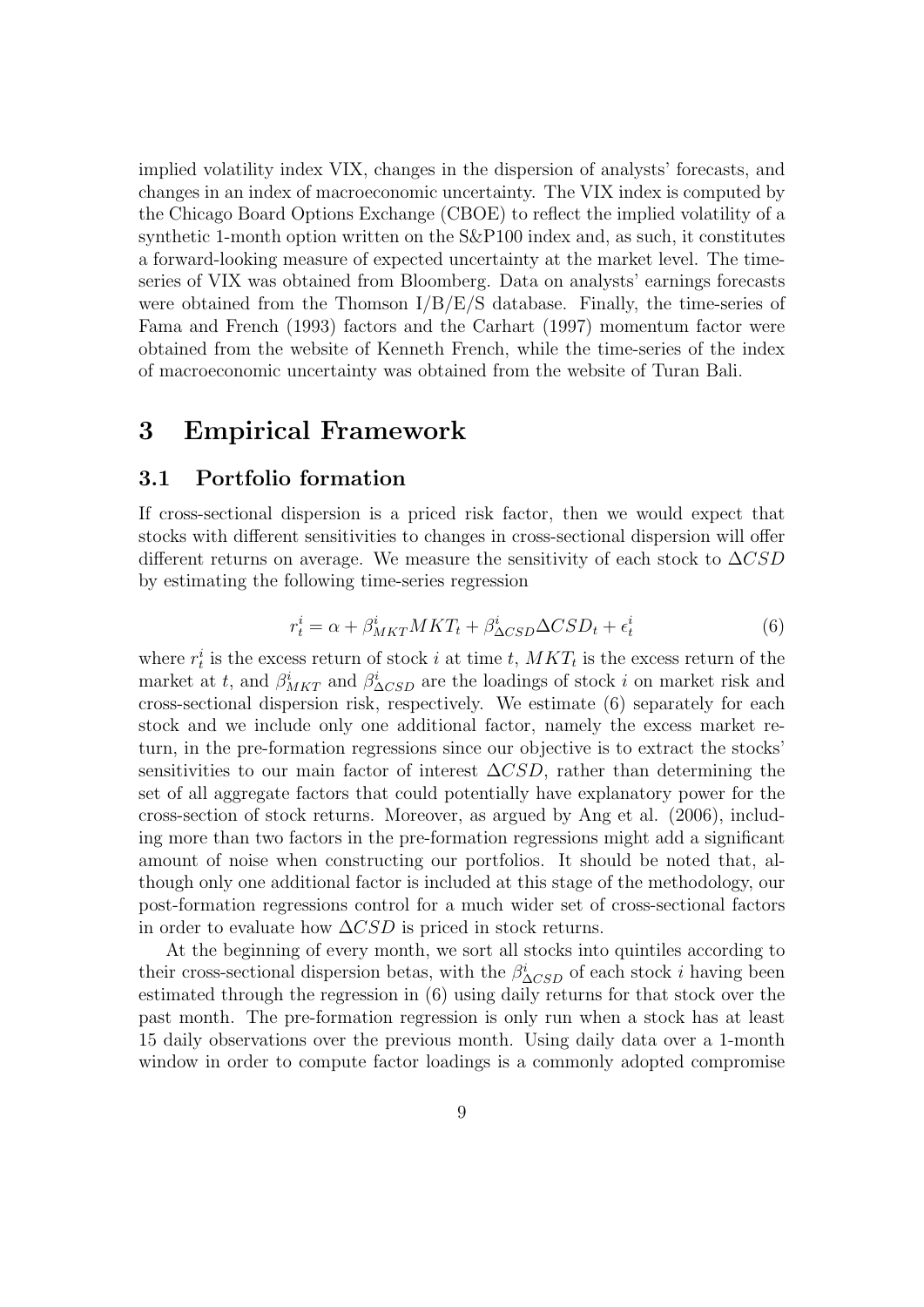between accounting for the time-varying nature of loadings and estimating coefficients with some degree of precision (Pastor and Stambaugh, 2003; Ang et al., 2006). The first quintile includes stocks that have the lowest (most negative) dispersion betas while the fifth quintile consists of stocks that have the highest betas. Inside each quintile we value-weigh the monthly returns of individual stocks in order to compute the average quintile post-formation return over that month. This approach allows us to construct five time-series that refer to the monthly returns of stock portfolios that are significantly different in terms of their sensitivity to cross-sectional dispersion risk. We also construct two portfolios based on the sign of the stocks' dispersion betas, denoted by N and P for negative and positive betas, respectively. The returns of the N and P portfolios are also value-weighted averages of individual stock returns.

## 3.2 Portfolio returns

Table 1 reports the monthly total returns of the five quintile portfolios (Panel A) and those of two spread portfolios (Panel B). The first spread portfolio is labelled "1-5" and it involves a long position in the lowest-beta stocks in the first quintile and a short position in the highest-beta stocks in the last quintile. The second spread portfolio is labelled "N-P' and it involves a long position in stocks with negative dispersion betas and a short position in stocks with positive betas. The first two columns of Panel A report the mean and standard deviation of each quintile portfolio's returns. The third column reports the average pre-formation beta. The fourth column reports the average post-formation beta of the portfolio, which is obtained by estimating equation (6) using daily returns during the same month as when the portfolio's monthly return is computed. The fifth column reports the average market value of each portfolio as a percentage of the total market value across all five portfolios. Panel B reports the mean monthly returns and the associated t-statistics (in brackets) of the two spread portfolios.

The results are suggestive of a negative price for aggregate dispersion risk. Stocks in the first quintile, which have the lowest pre-formation betas (-6.85 on average), offer a mean monthly return of 1.37% with a standard deviation of 7.39%. At the other end, the highest-beta stocks in the fifth quintile (average beta is 6.71) offer the lowest mean return of 0.43% per month. More importantly, mean returns decrease monotonically with the level of past dispersion betas as we move from the first to the fifth quintile portfolio.

Furthermore, the simple strategy of going long in the lowest-betas stocks and short in the highest-beta ones is found to offer a mean return of 0.94% per month, which is statistically significant at the  $1\%$  level, with a standard deviation of 4.77%. Investing in the N-P portfolio offers a lower mean return (0.49% per month) which is, nevertheless, statistically significant. In order to put the returns of these two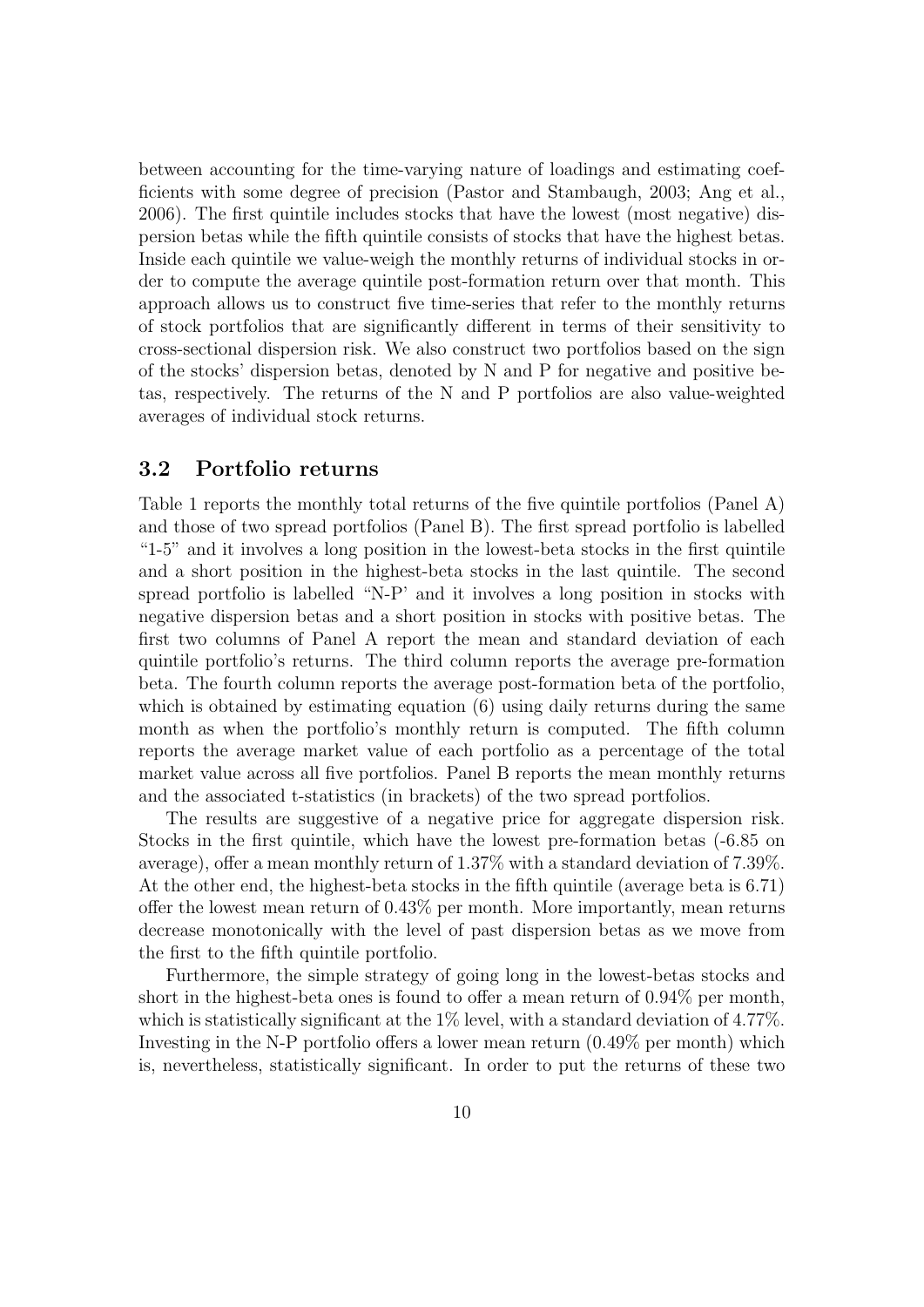spread portfolios into perspective, it should be noted that they represent zero-cost positions and that the aggregate market return during the same period was 0.52% per month (with a standard deviation of 4.62%).

For the moment, these results are not conclusive that dispersion risk is priced in the cross-section of stock returns, since the reported negative monotonic relationship refers to mean returns and past loadings. Some preliminary evidence that returns co-vary negatively with concurrently estimated betas is provided by the finding that post-formation dispersion betas increase as we move from the first to the fifth quintile. The post-formation betas are much less dispersed than the pre-formation ones, ranging from a minimum of -0.03 for the first quintile to a maximum of 0.22 for the fifth one. This finding is similar to the relationship between pre- and post-formation loadings of aggregate volatility risk reported by Ang et al. (2006). Overall, the fact that portfolio returns are decreasing monotonically with the level of their concurrent sensitivity to changes in cross-sectional dispersion is consistent with the existence of a negative dispersion premium. We explore this relationship in greater depth in the next Section.

# 4 Controlling for Risks and Idiosyncratic Characteristics

## 4.1 Risk-adjusted returns

In order to establish that aggregate dispersion risk is priced in the cross-section, we need to show that the relationship between dispersion loadings and mean returns is robust to other aggregate factors that have been commonly found to explain the cross-section of stock returns. More specifically, it is possible that the significant returns offered by the 1-5 spread portfolio (and, to a lesser extent, by the N-P portfolio) could simply represent compensation for exposure to some other known source of risk. We explore this hypothesis by regressing the time-series of portfolio returns on a set of commonly used systematic factors, as given by equation (7)

$$
r_t^p = \alpha^p + \beta_{syst}^p F_t + \epsilon_t^p \tag{7}
$$

where  $r_t^p$  $_t^p$  is the monthly return of the portfolio and  $F_t$  is a vector of aggregate risk factors, consisting of the excess market return MKT, the two additional Fama and French (1993) factors SMB and HML, and the Carhart (1997) momentum factor MOM. The vector of coefficients  $\beta_{syst}^p$  is intended to capture the extent to which the returns of the portfolio can be explained by exposure to the set of systematic factors. The results are presented in Table 2, with the first (second) column reporting the estimated coefficients and their associated t-statistics in brackets for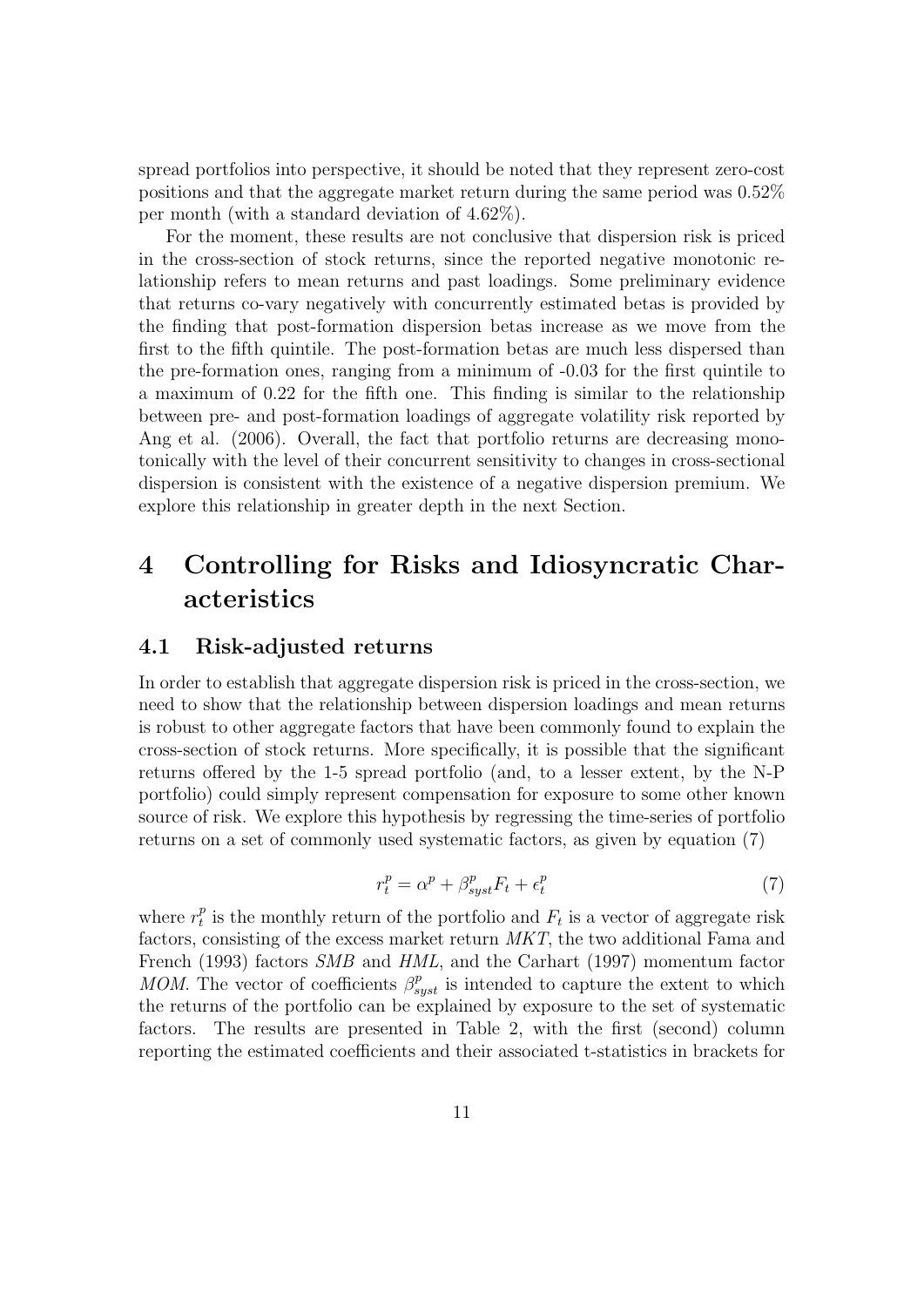the 1-5 (N-P) portfolio. All the systematic factors represent traded portfolios and the intercept from the time-series regression in (7) can be interpreted as mispricing relative to the factor model. In other words, the estimated alphas are the riskadjusted returns of the portfolio, after accounting for its exposure to a set of aggregate risk factors.

The results from estimating (7) confirm that the returns of the 1-5 spread portfolio are not simply compensation for exposure to other systematic factors. The coefficients of all factors are statistically insignificant at the 5% level, for both the 1-5 and the N-P portfolios. More importantly, the risk-adjusted return of going long in the lowest-beta portfolios and going short in the highest-beta ones is 0.55%. This alpha is lower than the total return of 0.94% which was previously reported for the 1-5 portfolio, but it is statistically significant (t-stat  $= 2.87$ ), supporting the hypothesis of dispersion risk being priced in the cross-section. The results are weaker for the N-P portfolio, which is found to earn a statistically insignificant risk-adjusted return of  $0.10\%$  per month (t-stat = 1.64) after accounting for its covariance with the systematic factors.

#### 4.2 Stock characteristics

After establishing that the 1-5 spread portfolio offers returns in excess of its exposure to systematic risk factors, we examine the impact of stock characteristics. Although aggregate dispersion risk seems to command a premium in excess of those associated with other systematic risk factors, it could still be the case that our results are driven by the characteristics (other than their dispersion betas) of the specific stocks that populate our quintile portfolios. Our first test is based on estimating cross-sectional regressions similar to those in Brennan et al. (1998) and Goyal and Saretto (2009). We begin by running first-pass time-series regressions of the excess returns of individual stocks against the systematic factors (MKT, SMB, HML and  $MOM$ , as given in equation (8). We run one regression per stock i using the full sample of excess monthly returns  $r_t^i$ .

$$
r_t^i = \alpha^i + \beta^i F_t + \epsilon_t^i \tag{8}
$$

After obtaining the full-sample loadings of each stock to each of the four systematic factors from the first-pass regressions, we perform cross-sectional regressions of risk-adjusted returns against a set of idiosyncratic stock characteristics as given in equation (9)

$$
r_{i,t} - \hat{\beta}^i F_t = \gamma_{0,t} + \gamma'_{1,t} Z_{i,t-1} + u_{i,t}
$$
\n(9)

where  $\hat{\beta}^i$  is the vector of estimated factor loadings from the first-pass time-series regressions,  $F_t$  is the vector of factor values and  $Z_{i,t}$  is the vector of idiosyncratic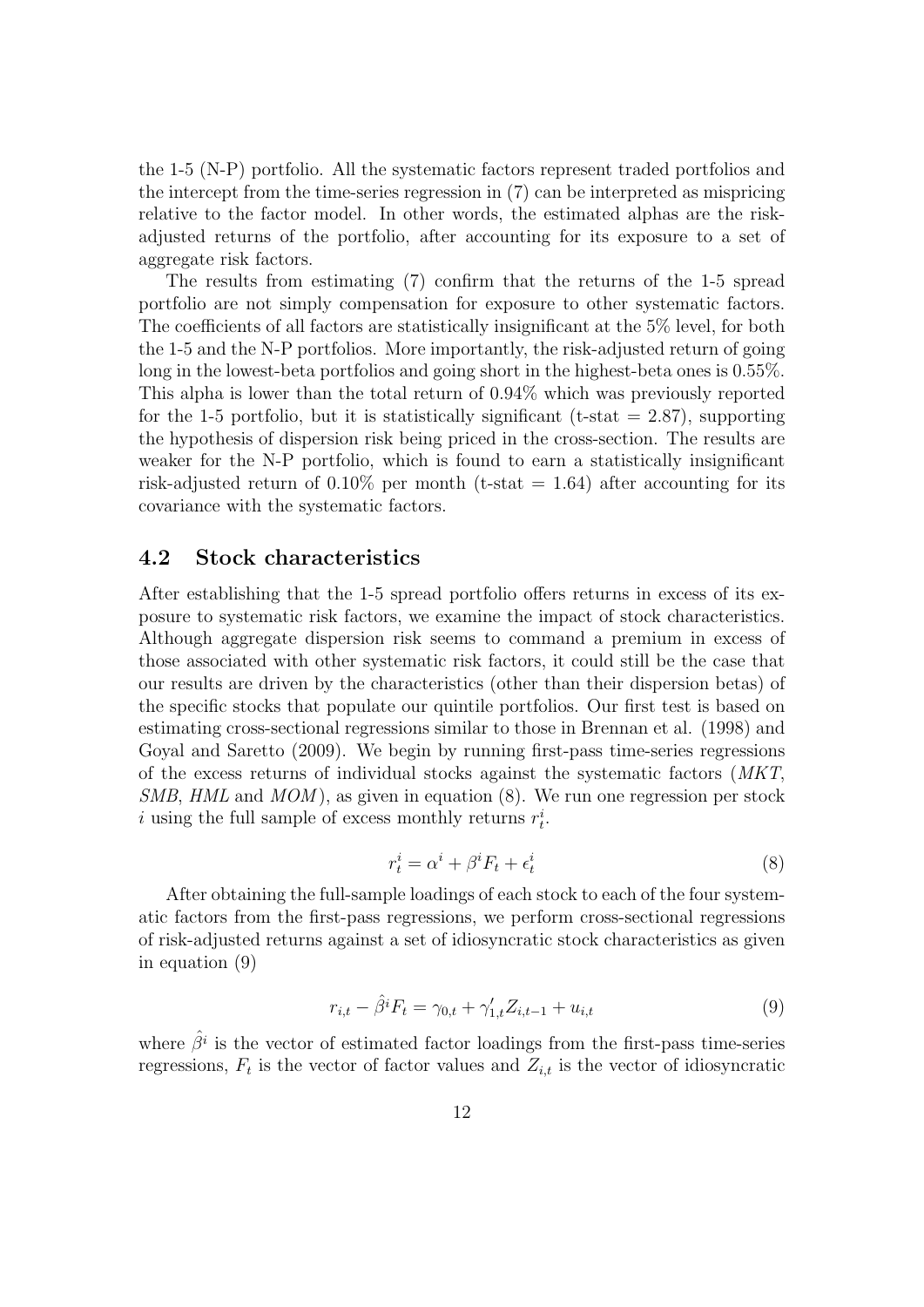characteristics of stock i at time t. The stock characteristics in  $Z_{i,t}$  comprise our main variable of interest  $\beta_{\Delta CSD}$ , as well as the size (log market capitalization in millions), an idiosyncratic momentum factor (given by the past 6-month stock return), the standard deviation, skewness and kurtosis of stock returns over the past six months, the dispersion of analysts' forecasts about the stock's future earnings normalized by the mean forecast (similar to Diether et al., 2002), a liquidity measure, the percentage of stock returns explained by systematic risk, as well as the co-skewness and idiosyncratic volatility of stock returns. <sup>2</sup> The vector of stock characteristics is lagged by one period and we estimate one cross-sectional regression per month. Table 3 reports the mean estimated coefficients from these monthly cross-sectional regressions, their t-statistics (in brackets) and the mean Adjusted R squared.

Consistent with our previous results, the stocks' sensitivity to changes in dispersion is significant in explaining their subsequent risk-adjusted returns. The mean coefficient of the dispersion beta is negative and statistically significant (tstat  $= -2.28$ ), indicating that stocks that have higher sensitivities to changes in dispersion tend to earn lower returns than their less sensitive counterparts, after accounting for systematic risk factors and idiosyncratic characteristics. Furthermore, size and co-skewness are found to be the only other characteristics (apart from  $\beta_{\Delta CSD}$ ) that seem to be significantly related to risk-adjusted stock returns at the 5% level (t-stat  $= -2.54$ ), with stocks of larger companies or stocks that exhibit lower (more negative) co-skewness with the market offering on average lower risk-adjusted returns.

The second test involves the construction of double-sorted portfolios. For each of the previously mentioned characteristics (plus the market beta), we sort stocks

$$
r^i_{t+1} = \theta^i_t + \phi^i_t r^i_t + \gamma^i_t sign(r^i_t) v^i_t + \epsilon^i_{t+1}
$$

where  $v_t^i$  is the dollar volume of stock i at t. The proportion of stock returns explained by systematic risk is measured by the  $\bar{R}^2$  of the first-pass time-series regressions of excess stock returns against the four systematic factors, as described in equation (8). We follow Harvey and Siddique (2000) and measure the co-skewness of individual stock returns in a given month as

$$
cos kew = \frac{E[\epsilon_t^i(r_t^{mkt})^2]}{\sqrt{E[(\epsilon_t^i)^2]}E[(r_t^{mkt})^2]}
$$

where  $\epsilon_t^i$  is the residual from the time-series regression of excess stock returns  $r_t^i$  against excess market returns  $r_t^{mkt}$ . We follow Ang et al. (2006) and measure the monthly idiosyncratic volatility of individual stock returns in a given month as the standard deviation of the residuals obtained from the first-pass time-series regressions described in equation (8). This set of regressions is estimated per stock per month, using daily observations.

<sup>&</sup>lt;sup>2</sup>We follow Pastor and Stambaugh (2003) and measure the liquidity of a given stock  $i$  as the coefficient  $\gamma_t^i$  from the following regression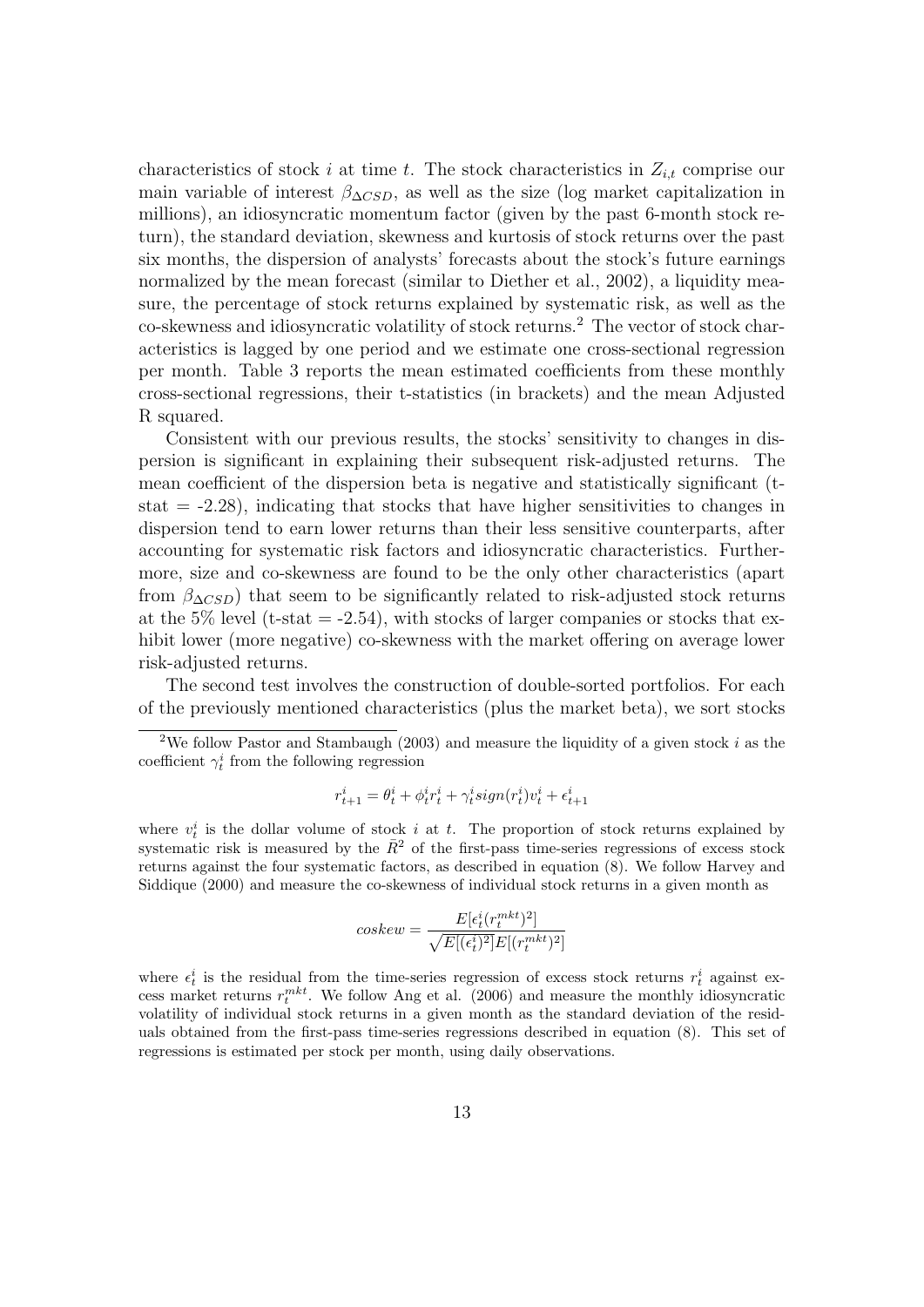into quintiles according to the values of that particular characteristic at the beginning of a given month. Then, within each characteristic-based quintile, we further sort stocks into quintiles according to their dispersion betas (or into the two N and P portfolios). Finally, the monthly returns of the dispersion-based portfolios are averaged across each of the five characteristic-based quintiles. The two-way sorts are performed every month, resulting in a continuous time-series of monthly returns for five portfolios that have distinct sensitivities to dispersion risk. This double-sorting is replicated separately for each of the idiosyncratic stock characteristics mentioned above.

The advantage of double-sorting is that, in contrast to the portfolios discussed in Section 3, each double-sorted portfolio with a particular mean dispersion beta has been populated by stocks that, by construction, vary in terms of some other characteristic. This addresses the potential concern that the previously reported pattern of portfolio returns declining monotonically across dispersion betas might be driven by stocks with certain features overpopulating different portfolios. However, the main limitation of double-sorting is that we can only control for one characteristic at a time.

Table 4 reports the mean monthly return of double-sorted 1-5 and N-P portfolios. Each row corresponds to the specific characteristic that was used for the first sort. The mean returns of the two spread portfolios vary across different characteristics, for instance with mean returns for the 1-5 portfolio ranging from 0.59% (first sorted on co-skewness) to 1.10% (first sorted on size). Similarly, the mean returns of the N-P portfolio range from 0.26% (first sorted on idiosyncratic momentum) to 0.73% (first sorted on the dispersion of analysts' forecasts). By comparison, the unconditional sorts only on dispersion betas that were presented in Section 3 were found to offer mean monthly returns of 0.94% and 0.49% for the 1-5 and N-P portfolios, respectively. Overall, even though mean portfolio returns appear to co-vary with certain stock characteristics, this relationship is not enough to subsume the explanatory power of dispersion betas on expected returns. This is especially the case for the 1-5 spread portfolio, which is found to offer statistically significant and quite large mean returns (always in excess of 0.59%) across all double sorts. Finally, in unreported results (available from the authors upon request) we find that the negative monotonic relationship between dispersion betas and mean quintile returns is robust across all stock characteristics used for the double sorts.

#### 4.3 Robustness

In this Section we further investigate the robustness of our results. Table 5 reports the mean returns and alphas (risk-adjusted returns, estimated as in Section 4.1) of the 1-5 and N-P spread portfolios under a set of alternative settings. The first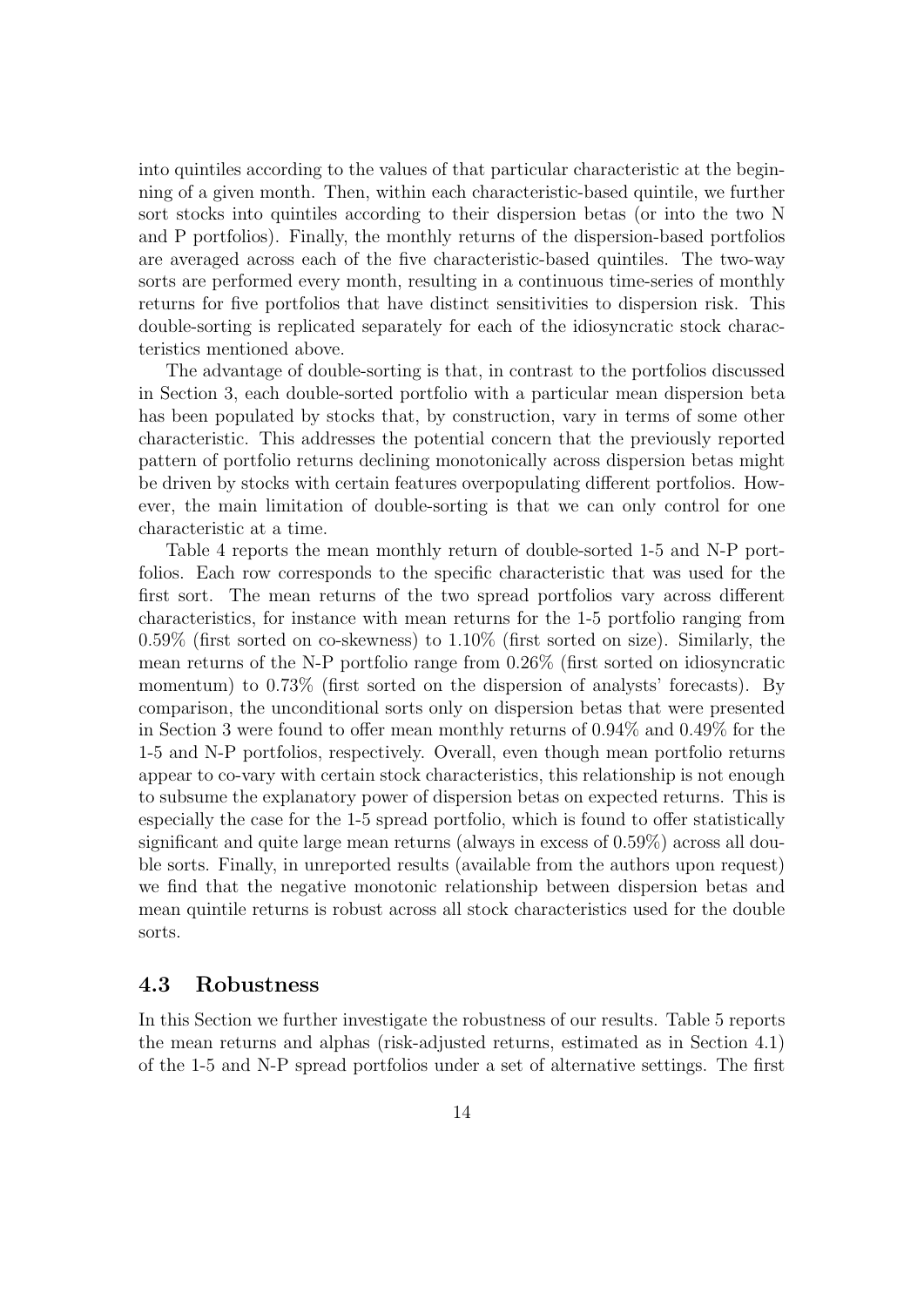robustness check refers to the portfolio's formation period. More specifically, the previously reported negative monotonic relationship between mean returns and dispersion betas has been based on using daily data over the previous month to estimate pre-formation factor loadings  $\beta_{\Delta CSD}$ . As can be seen from the Table, the results become somewhat weaker when the formation period increases. For example, if dispersion betas are estimated using the previous three months of daily returns, then the resulting 1-5 portfolio offers a mean monthly return of 0.44% with an alpha of 0.31%, compared to 0.94% and 0.55%, respectively, when the formation period was one month. The results are even weaker for longer formation windows, with a similar pattern observed for the N-P portfolio.

This finding of a weaker relationship between dispersion betas and expected returns as the formation period increases is most likely the result of obtaining less precise estimates of stocks' sensitivities to changes in dispersion as more data is used. Extending the formation period means that past returns observations that are more distant are being added in the estimation, leading to conditional estimates of stocks' betas that are less relevant at the time when the portfolios are constructed. Selecting the optimal formation period is an empirical issue and it ultimately depends on the time-variation of conditional betas. However, a formation period of one month using daily data represents a typically adopted choice, attempting to optimize the trade-off between obtaining more precise beta estimates and decreasing turnover in the resulting portfolios (see also Ang et al., 2006).

We also replicate the analysis of 1-5 and N-P portfolio returns by dividing the full sample into two sub-samples based on the sign of the excess market return. We find that both spread portfolios offer higher mean returns during months of positive market returns compared to negative ones. For instance, the 1-5 portfolio offers a mean return of 1.20% during up-market months compared to 0.50% during downmarket months, while a similar difference is observed in terms of risk-adjusted returns (alphas are 0.87% and 0.34% during positive and negative market returns, respectively). This result is somewhat surprising, especially since (in unreported results) we find that there is no discernible pattern across the quintile portfolios in terms of their average pre-formation market betas. It should be noted however, that mean portfolio returns and risk-adjusted returns are highly significant in both sub-samples. Overall, these results suggest that a significant relationship between dispersion risk and expected returns exists irrespective of the direction of the market, although the exact strength of this relationship seems to vary with the sign of the market return.

We observe a similar pattern for the 1-5 portfolio when we split the sample according to the sign of the main variable  $\Delta CSD$ . Going long in the lowest-beta stocks and short in the highest-beta ones is found to offer higher returns on average during months of positive changes in dispersion  $(1.22\%$  versus  $0.77\%)$ , with alphas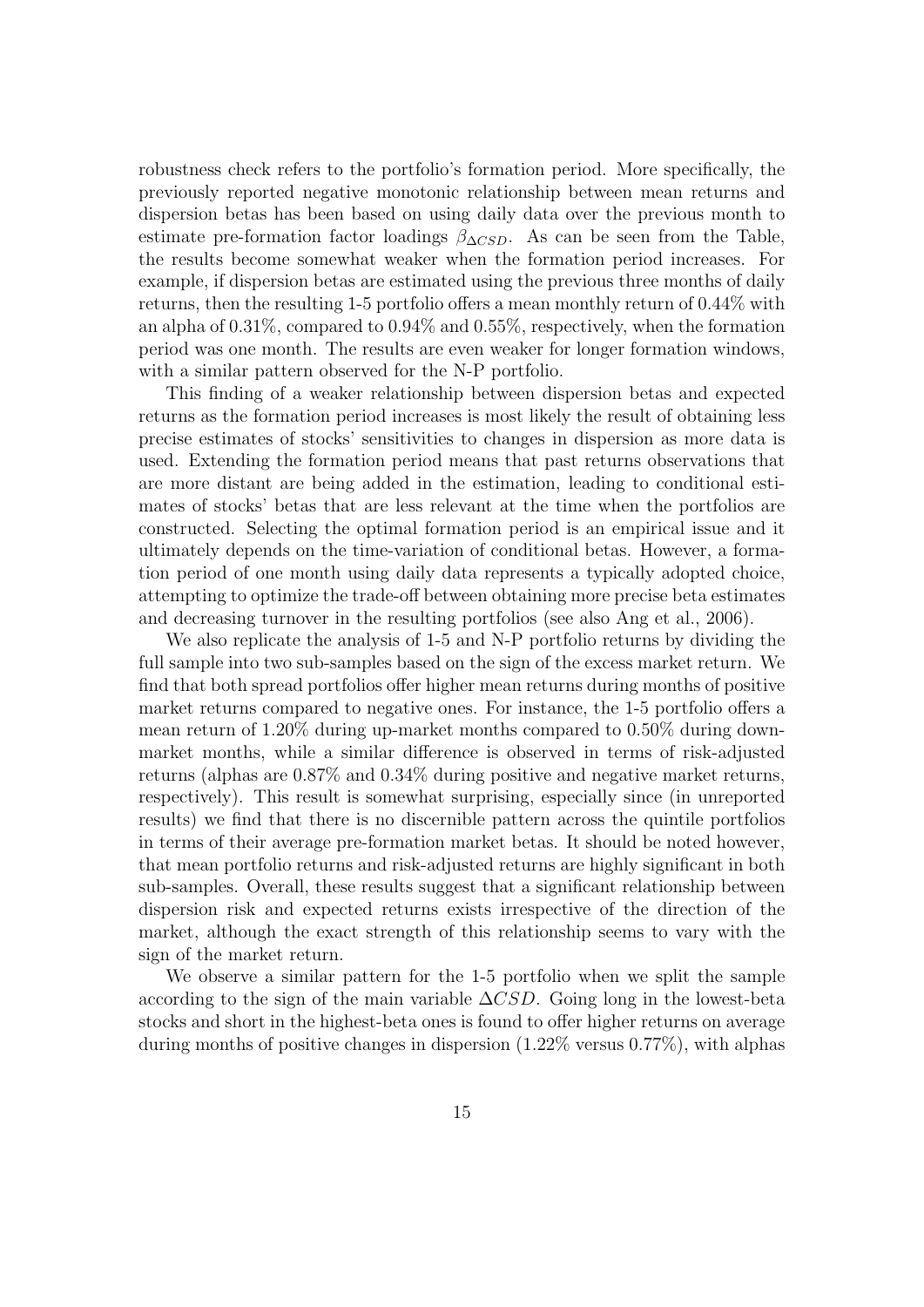also being higher during months with positive dispersion changes compared to negative ones (0.75% vs 0.38%). This stronger performance of the 1-5 portfolio during months with positive dispersion changes is not completely independent from the previous finding of the portfolio returns being higher during months of positive market returns, since the two conditioning variables  $MKT$  and  $\Delta CSD$ are positively correlated. However, the opposite pattern is observed for the N-P portfolio, the returns of which are actually higher during months with negative changes in dispersion, although the difference between mean returns was not found to be statistically significant.

As was mentioned in Section 3, we use the first difference of the cross-sectional dispersion series as our aggregate risk factor because the level variable CSD is highly serially correlated. We investigate the robustness of this choice by computing changes in dispersion as the innovations from a simple AR(1) model fitted on *CSD*. The AR model is fitted at every point in time  $t$  using all available data on dispersion up to  $t - 1$ , so no contemporaneous or forward-looking information is used when we form AR-based expectations of dispersion at  $t$ . When the innovations from the AR model are used as an aggregate risk factor, the results are very similar to those previously reported. The 1-5 portfolio earns a mean total and risk-adjusted return of 0.91% and 0.77% per month, respectively, which are comparable to those reported in Table 1. The results for the N-P portfolio are also similar to, and even slightly stronger than, those previously reported using first differences of CSD.

Our main findings are also robust to industry groupings. Unreported results suggest the absence of any obvious over-concentration of any particular industry group across our quintile portfolios. We also re-estimate the returns of the two spread portfolios by eliminating one industry group in turn from the sample. The results are virtually identical to those reported in the full sample, suggesting that the significant returns stemming from a dispersion premium are not driven by any specific industry group.

## 5 The Price of Aggregate Dispersion Risk

## 5.1 Constructing a dispersion mimicking factor

Table 1 shows that stocks with lower past loadings on aggregate dispersion risk tend to offer higher returns than stocks with higher loadings. Moreover, this relationship cannot be explained by a set of systematic factors (Table 2) or by the stocks' idiosyncratic characteristics (Tables 3 and 4). The monotonic relationship between expected returns and past sensitivities to changes in dispersion points towards a significant negative premium for bearing aggregate dispersion risk. Given these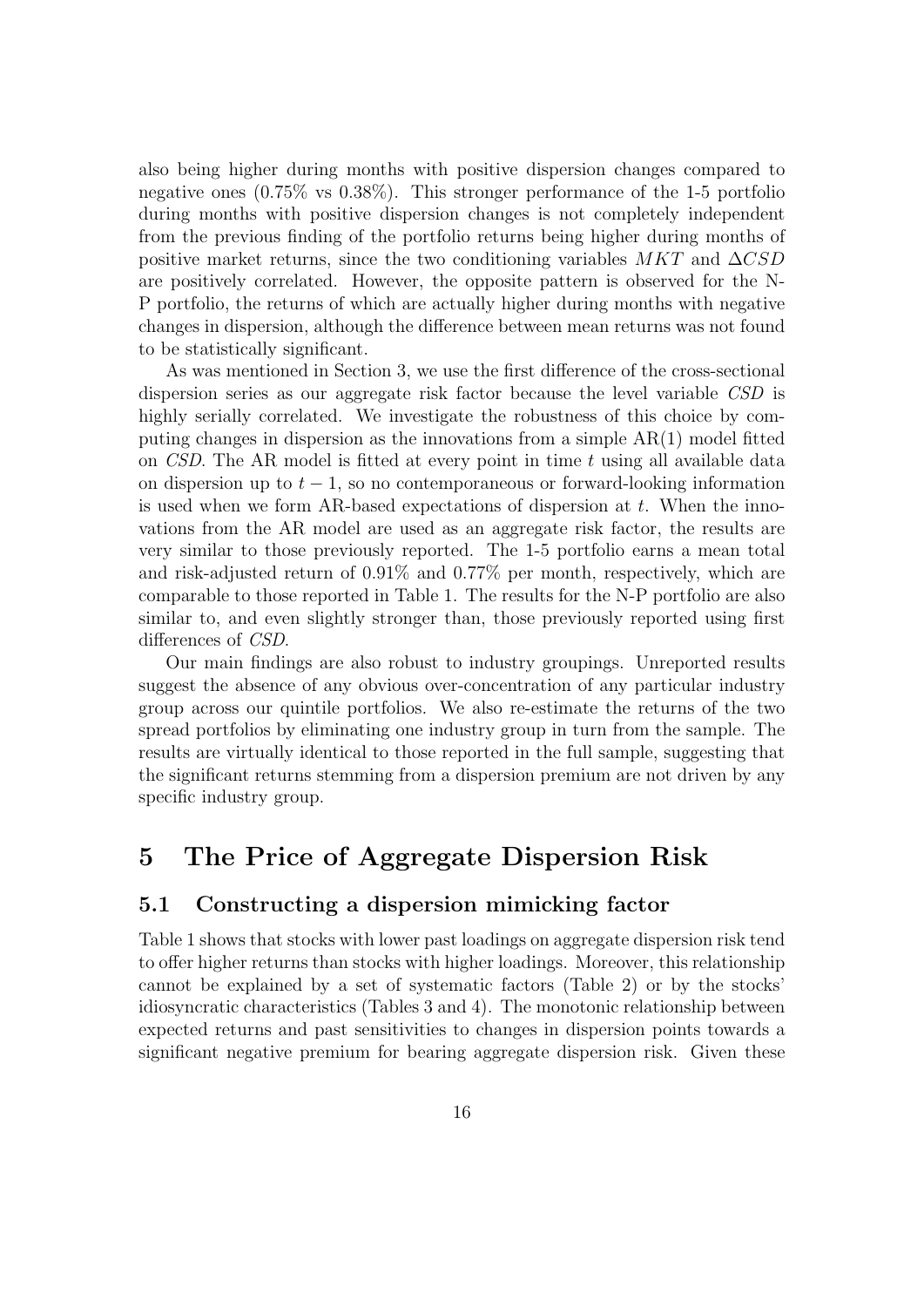findings, we proceed to measure the cross-sectional price of dispersion risk.

In order to compute the price of aggregate dispersion risk in the cross-section, we want to create an investible portfolio that can capture the time variation of changes in dispersion. We follow Breeden et al., (1989), Lamont (2001) and Ang et al. (2006) to compute a dispersion mimicking factor. More specifically, we create the mimicking factor FCSD by running a time-series regression of our variable of interest  $\Delta CSD$  against the returns of a set of base assets, namely the five quintile portfolios discussed in the previous sections, as follows

$$
\Delta CSD_t = c + b'P_t + \epsilon_t \tag{10}
$$

where  $P_t$  refers to the returns of the five dispersion-based portfolios. The vector of slope coefficients  $b'$  reflects the sensitivity of each base asset to changes in dispersion. We estimate the regression in (10) every month using daily data, and we then use the estimated b coefficients to compute the value of the mimicking factor for that month as  $\hat{b}'P_t$ . In other words, the factor  $FCSD$  that mimics changes in cross-sectional dispersion is given by the returns of a portfolio that consists of positions in the five quintile portfolios in proportion to their past sensitivity to dispersion changes.

We also construct an alternative mimicking factor by following the standard factor-forming technique introduced by Fama and French (1993). On each month, we sort all stocks into two groups based on their market capitalization. We then sort stocks, independently of the first sort, into three groups according to their dispersion betas. The intersection of these two sorts produces six portfolios that differ in terms of size and sensitivity to dispersion. The mimicking factor is, then, given as the value-weighted average return of the two low-beta portfolios minus the value-weighted average return of the two high-beta portfolios (see also Bali et al., 2015). The results from this alternative dispersion factor are similar to using FCSD and are, thus, not reported for brevity.

## 5.2 Estimating the market price of dispersion risk

We employ the standard Fama-MacBeth (1973) two-pass methodology to extract the risk premium of aggregate dispersion risk from the cross-section of stock returns. First, we construct a set of assets that are reasonably different in terms of their sensitivity to changes in dispersion. The test assets are double-sorted on market beta and dispersion beta as follows. At the beginning of each month, we run univariate regressions of excess stock returns against the excess returns of the market using daily data over the previous month. We use the estimated market betas  $\beta_{MKT}$  to sort the stocks into quintiles. We also run bivariate regressions of excess stock returns against excess market returns and the dispersion factor,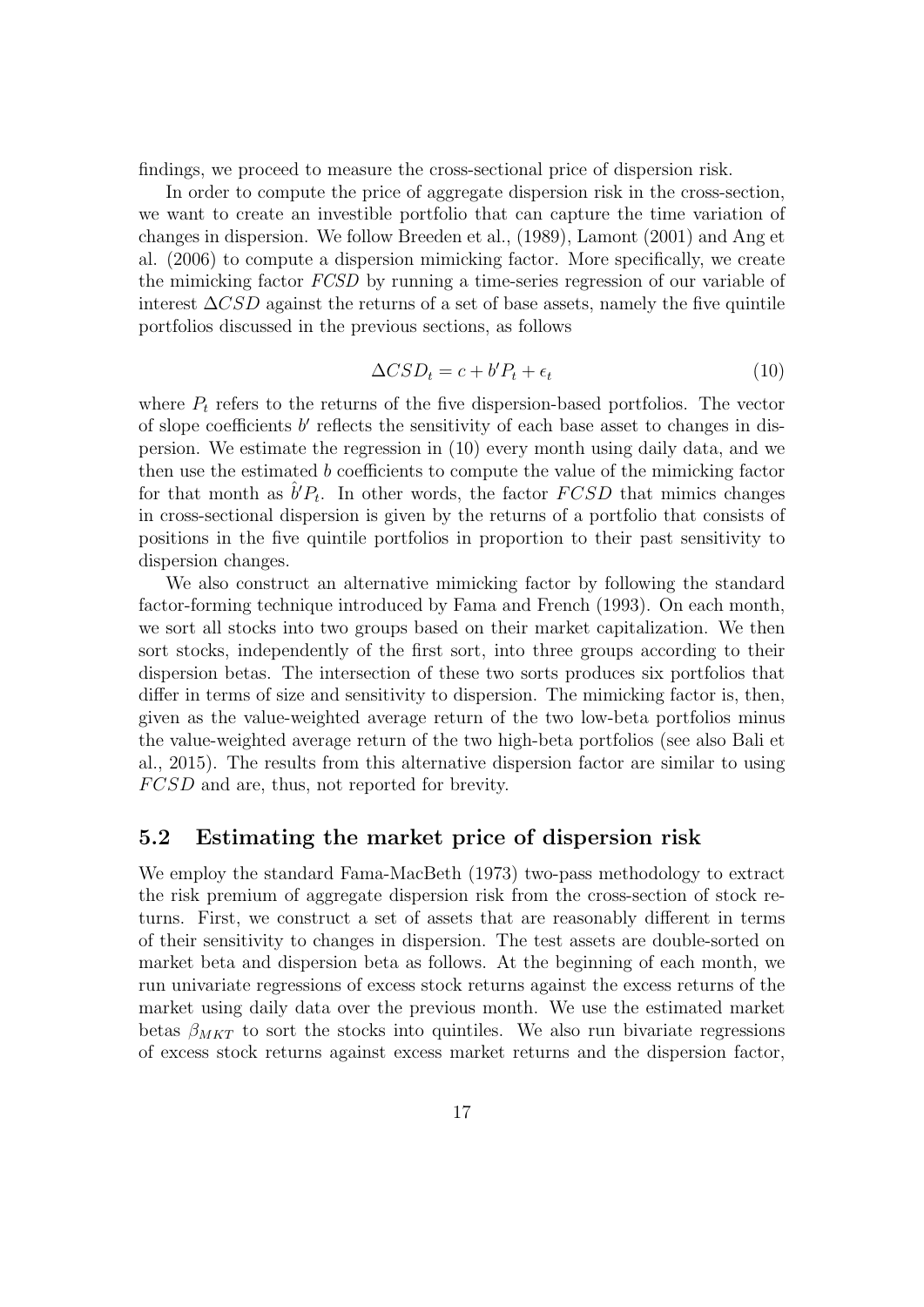constructed as the mimicking portfolio discussed above, again using daily data over the previous month. Then, within each  $\beta_{MKT}$ -based quintile, we further sort stocks into quintiles according to their dispersion betas  $\beta_{FCSD}$ . Overall, we obtain the time-series of monthly returns of 25 double-sorted investible portfolios.

In the first stage, we regress the excess returns of each of the 25 test portfolios against a set of systematic factors in the full sample, as in equation (7). The second stage involves estimating a cross-sectional regression of mean portfolio excess returns against the betas that were obtained from the first-pass time-series regressions. The vector  $\lambda'$  of estimated coefficients from the second-pass crosssectional regression (11) represents the unconditional prices of risk for the set of aggregate risk factors. Table 6 reports the estimated coefficients, t-statistics (in brackets) and Adjusted R squared of the second-pass regression. Overall, we test for a number of different factor sets in order to better understand the robustness of our results.

$$
\bar{r^p} = \lambda_0 + \lambda' \beta_{syst}^p + u^p \tag{11}
$$

The first column of the Table (Regression I) presents the results from estimating a model that consists of the 3 Fama-French (1993) factors (MKT, SMB,  $HML$ ), the Carhart (1997) momentum factor  $(MOM)$  and our dispersion factor (FCSD). The MKT and SMB factors are found to earn a positive and statistically significant premium, as is the *MOM* factor. However, the estimated risk premium of the HML factor is, albeit positive, statistically indistinguishable from zero, possibly due to the mixed performance of the value effect during our sample period. More importantly, the estimated  $\lambda$  of FCSD confirms the prediction of a negative premium for bearing dispersion risk. The price of dispersion risk is found to be -0.10% per month, which is statistically significant at the 5% level, supporting the hypothesis that exposure to aggregate dispersion risk commands a premium in the cross-section of stock returns.

Regression II is augmented by the Pastor and Stambaugh (2003) aggregate liquidity factor FLIQ. Consistent with existing evidence from the literature, aggregate liquidity is found to be priced in the cross-section, as reflected by a significantly positive risk premium. Furthermore, the premium associated with aggregate dispersion risk remains negative (-0.10%) and statistically significant.

#### 5.3 Controlling for related measures

We find cross-sectional dispersion to be associated with a significantly negative risk premium. However, in order to conclude that dispersion is in fact a priced risk factor, we need to show that its explanatory power over the cross-section of stock returns cannot be accounted for by covariation with other systematic factors.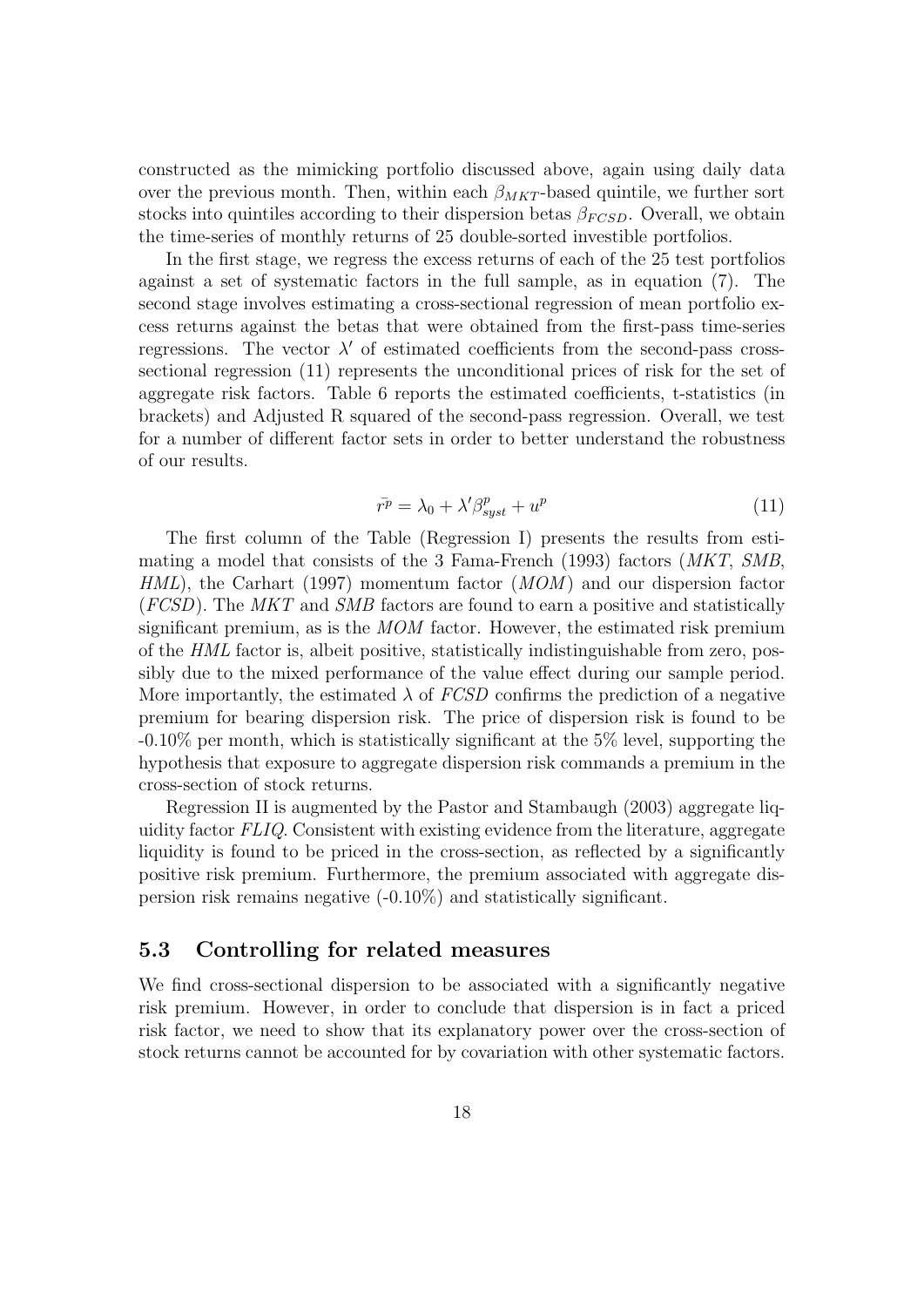Although FCSD was found to have explanatory power in excess of the standard MKT, SMB, HML, MOM and FLIQ factors, it could still be the case that dispersion proxies for some other source of aggregate risk. Given that the dispersion of stock returns, as computed in equation (1), is a measure of heterogeneity of beliefs about the future performance of stocks in the market, we look at measures of beliefs' heterogeneity or, alternatively, uncertainty as systematic factors that could potentially subsume the informational content of FCSD. Table 6 reports the results of two-pass estimations of pricing models with these additional factors, while Table 7 reports the pairwise correlations between factors. All factors have been computed as the returns of mimicking portfolios, similarly to the FCSD factor.

We begin by exploring the effect of market volatility. We use the implied volatility VIX index as a measure of aggregate volatility risk and we incorporate the mimicking portfolio  $FVIX$  (based on monthly changes  $\Delta VIX$ ) as an additional factor in Regression III. Ang et al. (2006) also use the VIX as a proxy of aggregate volatility risk and they document a significantly negative premium for volatility risk in the cross-section of stock returns. In our sample, the two factors (FCSD and  $FVIX$ ) exhibit a relatively strong positive correlation  $(0.43)$ , which is also consistent with our finding of a negative dispersion risk premium and the finding by Ang et al. (2006) of a negative volatility risk premium. We confirm the presence of a negative premium for aggregate volatility risk  $(-0.12\%$  per month) which is, however, statistically insignificant. More importantly, the estimated premium for aggregate dispersion risk is still found to be negative, at a similar level to the one previously reported (-0.10% per month) and statistically significant, even after controlling for volatility risk.

Next, we consider the effect of another measure of dispersion of beliefs by focusing on the mean dispersion of analysts' forecasts. We volume-weigh the stockspecific deviations of analysts' forecasts of future earnings (normalized by the mean forecast to address the effect of different scales) in order to construct an aggregate measure of dispersion of beliefs about the future earnings of stocks in the market (FDISP). We then use the first difference of this measure to create the mimicking portfolio FFDISP which is used as an additional factor in Regression IV. We would expect this new factor (FFDISP) to be highly positively correlated with our initial dispersion factor (FCSD), in the sense that both measures reflect changes in the level of the markets consensus (or lack of) regarding the future performance of the equity market. Somewhat surprisingly, the correlation coefficient between the two factors is only slightly larger than zero (0.03) and statistically insignificant. Consistent with our intuition, we find a negative, and marginally significant, risk premium for exposure to aggregate forecast dispersion risk. Moreover, the risk premium of our original factor of cross-sectional dispersion in stock returns is still found to be negative  $(-0.11\%)$  and statistically significant  $(t-stat = -2.48)$ .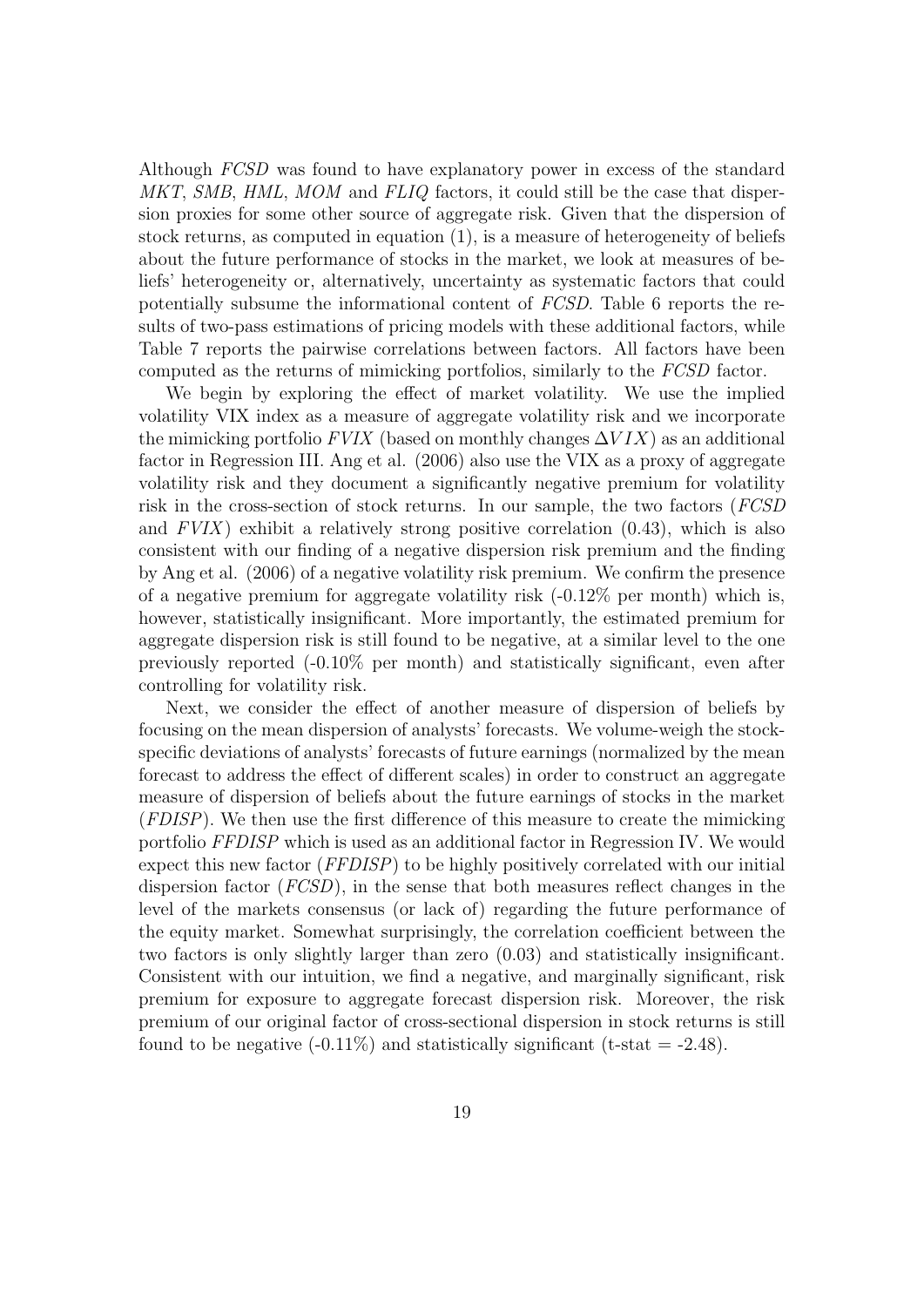We also consider the stock variance  $SVAR$ , which is computed as the sum of squared returns for each stock, averaged across all stocks. Guo (2006) documents a significant risk premium associated with SVAR, while Welch and Goyal (2009) find that this premium is insignificant in a longer sample period. We use its first difference  $\Delta SVAR$  to construct the mimicking portfolio FSVAR that is used as an additional factor in Regression V. As expected, FSVAR is strongly positively correlated with FCSD (correlation coefficient is 0.34) and it is associated with a negative premium  $(-0.03\%$  per month). However, the FSVAR premium is statistically insignificant at any meaningful level. Furthermore, FCSD is still found to have explanatory power over the cross-section of stock returns, with the dispersion risk premium being at a similar level as in the previous estimations (-0.11% per month) and statistically significant (t-stat is -2.55).

We also augment the specification by introducing the Bali et al. (2015) index of macroeconomic uncertainty. This uncertainty index UNC is constructed by using the dispersion of analysts' forecasts with respect to a set of seven key macroeconomic variables (see Bali et al., 2015, for more details). The forecasts are drawn from the Survey of Professional Forecasters, and the UNC index represents an exante measure of dispersion of expectations regarding the general macroeconomic environment. We include the mimicking factor FUNC as an additional regressor in Regression VI. The factor based on the dispersion in the cross-section of stock returns FCSD is found to be slightly negatively correlated with the factor on the dispersion in macroeconomic forecasts  $FUNC$  (correlation coefficient is -0.12). We find that macroeconomic uncertainty is associated with a significantly negative risk premium in the cross-section (-0.61% per month), consistent with the findings reported by Bali et al. (2015). Moreover, the dispersion risk premium remains statistically significant and at the same level, after accounting for the effect of macroeconomic uncertainty.

The final factor that we consider represents a potentially more direct alternative proxy for aggregate idiosyncratic risk, measured as the mean idiosyncratic stock volatility. More specifically, we follow the common approach of measuring idiosyncratic volatility of stock returns as the standard deviation of the residuals from regressing returns against systematic factors (see, for instance, Fu, 2009). At the end of each month, we regress the daily excess returns of a given stock against the 3 Fama and French (1993) factors, the Carhart (1997) momentum factor, our dispersion factor FCSAD and the Pastor and Stambaugh (2003) liquidity factor FLIQ. We run one time-series regression per stock per month, as long as a given stock has at least 15 observations in that month. The standard deviation of the regression's daily residuals for each stock-month (multiplied with the square root of the number of daily observations in that month in order to express it in monthly terms) represents the idiosyncratic volatility of that stock during that month. We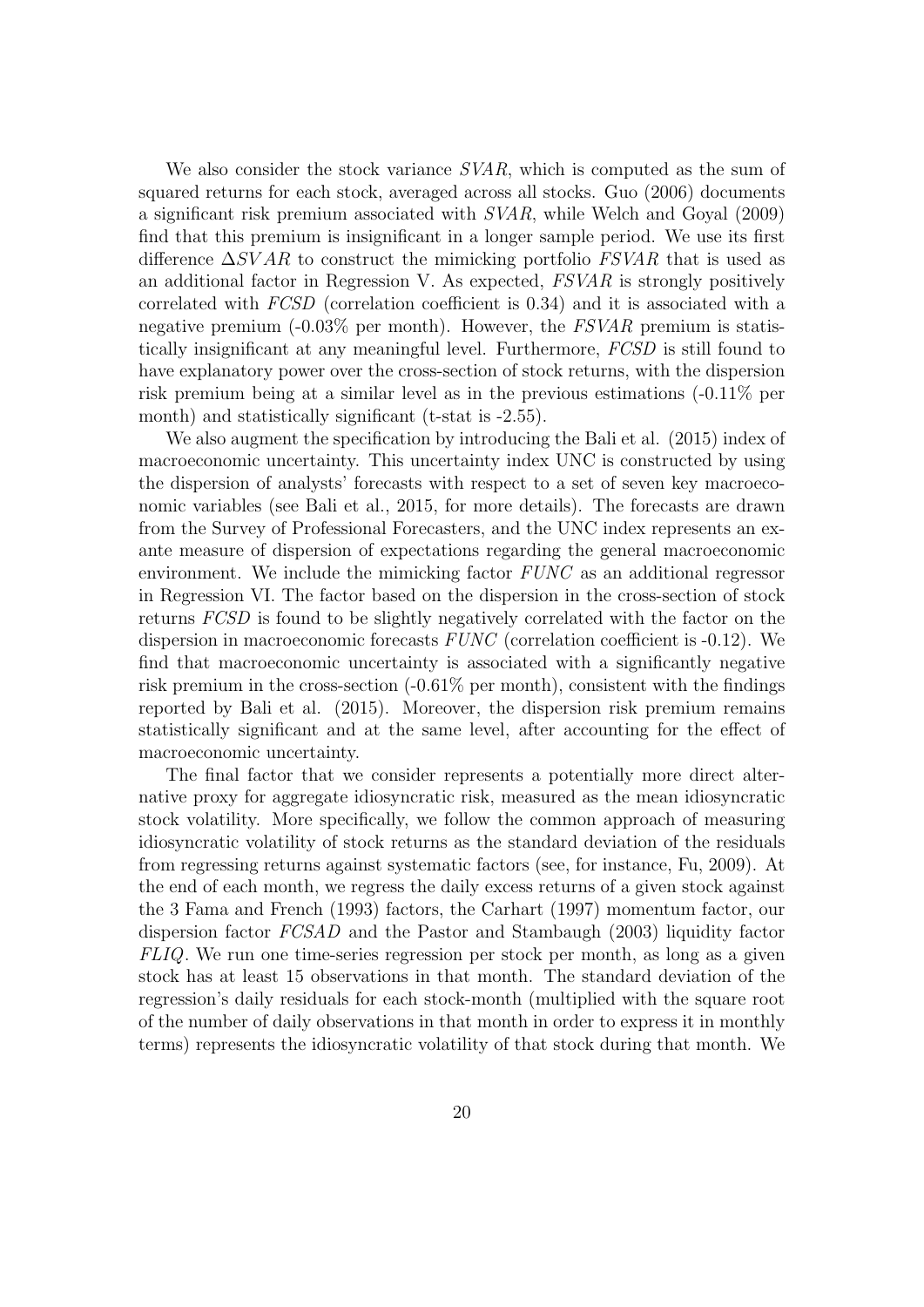then use the cross-sectional mean of individual stocks' idiosyncratic volatilities for a given month as a measure of idiosyncratic volatility at the aggregate level during that month.

After converting the time-series of cross-sectional means to a mimicking portfolio (FIDVOL), we include this aggregate idiosyncratic volatility factor in the augmented Regression VII. As can be seen from the Table, the idiosyncratic volatility factor FIDVOL is associated with a negative risk premium in the cross-section of stock returns (-0.18% per month), which is to be expected for a variable that proxies for aggregate idiosyncratic risk. Nevertheless, with a t-statistic of -1.49, this risk-premium is statistically insignificant. Somewhat surprisingly, we also find that the idiosyncratic volatility factor FIDVOL is only weakly correlated with our dispersion factor FCSD (correlation is 0.03). More importantly, though, the riskpremium of the dispersion factor is still found to be statistically significant and at a similar level (approximately  $-0.10\%$ ) even after including the aggregate idiosyncratic volatility as an additional regressor. Overall, our empirical results suggest that the cross-sectional dispersion of stock returns is associated with a significant risk-premium in the cross-section of expected stock returns, and one that is distinct from premia associated with a relatively large set of commonly used systematic factors.

## 6 Conclusion

This study proposes a new state variable that appears to be priced in the crosssection of stock returns. This new variable is measured as the cross-sectional dispersion of stock returns around the market return, and it has been attracting increasing attention in the literature in relation to idiosyncratic risk. Given that dispersion reflects aggregate idiosyncratic risk at the market level, we hypothesize that it should be priced in the cross-section and we discuss why it is expected to be associated with a negative risk premium. Our empirical results strongly support this hypothesis.

More specifically, stocks are found to offer expected returns that vary according to their sensitivity to changes in dispersion. Stocks with higher "dispersion" betas offer lower mean returns compared to stocks with lower betas. Furthermore, a zerocost spread portfolio that is long in low-beta stocks and short in high-beta ones is found to offer a return of 11.3% per annum. Based on a Fama-French-Carhart alpha of 6.3% per annum, a significant portion of this portfolio's performance cannot be explained by common systematic factors. We estimate the price of risk for this state variable to be  $-0.11\%$  per month  $(-1.3\%$  per annum) in the crosssection of stock returns, which is statistically significant and economically large when compared to the prices of other risk factors that have been examined in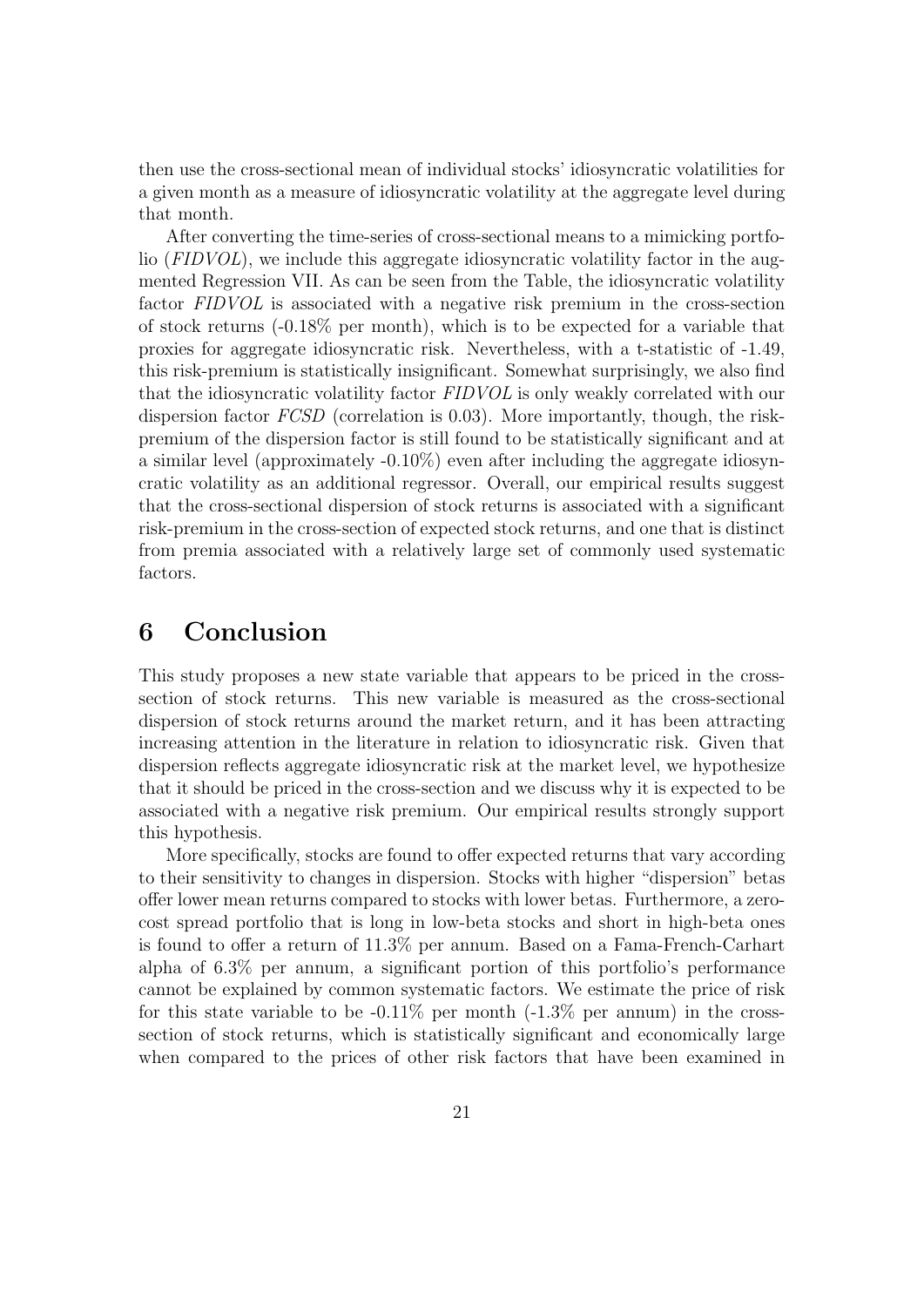previous studies.

Finally, we show that these results are robust to a wide set of systematic factors, idiosyncratic characteristics, and methodological variations. The results from two-pass regressions of individual stock returns and from double-sorted portfolios demonstrate that the reported negative relationship between returns and sensitivity to dispersion holds after accounting for several stock-specific characteristics. More importantly, we show that the reported dispersion premium is distinct from premia that have been previously found to be offered by other systematic factors which are related to uncertainty or heterogeneity, such as volatility, dispersion of analysts' earnings forecasts, mean stock variance, macroeconomic uncertainty and the mean idiosyncratic volatility of stock returns.

Overall, our results suggest that the cross-sectional dispersion of stock returns is negatively associated with the investment and consumption opportunity set. A likely explanation for this could be that, since dispersion is driven by stocks' idiosyncratic shocks, it acts as a proxy for aggregate idiosyncratic risk. This source of risk is expected to affect investors who do not hold diversified portfolios (as has been previously argued by Goyal and Santa-Clara, 2003), and they would bid up the prices of stocks that can serve as hedges by offering returns that vary positively with dispersion, resulting in a negative dispersion premium. Another related explanation could be that dispersion is negatively associated with the effectiveness of cross-hedges. When the returns of individual stocks are more dispersed around the market return, cross-hedging using index futures becomes less effective. Consequently, investors who would like to hedge their non-diversified portfolios would be willing to pay a premium to hold assets that pay their highest returns when dispersion increases and their ability to cross-hedge decreases.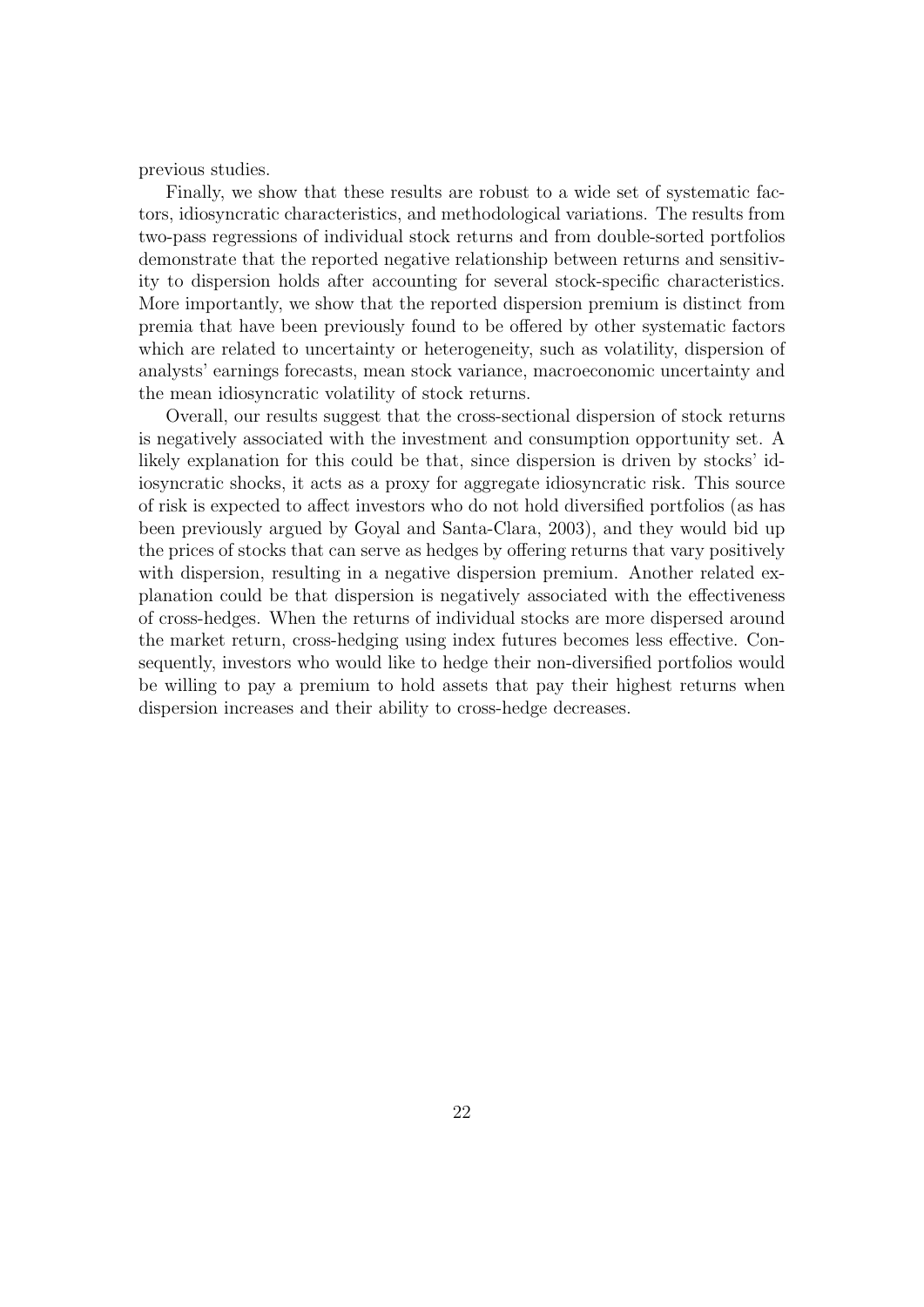## References

- [1] Ang, A., Hodrick, R., Xing, Y. and X. Zhang, 2006. The cross-section of volatility and expected returns. Journal of Finance 61, 259-299
- [2] Angelidis, T., Sakkas, A. and N. Tessaromatis, 2015. Stock market dispersion, the business cycle and expected factor returns. Journal of Banking and Finance 59, 265-279
- [3] Bali, T., Brown, S. and Y. Tang, 2015. Macroeconomic uncertainty and expected stock returns. Working Paper
- [4] Bali, T., Cakici, N., Yan, X. and Z. Zhang, 2005. Does idiosyncratic risk really matter?. Journal of Finance 60, 905-929
- [5] Bessembinder, H., 1992. Systematic risk, hedging pressure, and risk premiums in futures markets. Review of Financial Studies 5, 637-677
- [6] Bhootra, A., 2011. Are momentum profits driven by the cross-sectional dispersion I expected stock returns?. Journal of Financial Markets 14, 494-513
- [7] Breeden, D., Gibbons, M. and R. Litzenberger, 1989. Empirical tests of the consumption-oriented CAPM. Journal of Finance 44, 231-262
- [8] Brennan, M., Chordia, T. and A. Subrahmanyam, 1998. Alternative factor specifications, security characteristics, and the cross-section of expected returns. Journal of Financial Economics 49, 345-373
- [9] Carhart, M., 1997. On persistence in mutual fund performance. Journal of Finance 52, 57-82
- [10] Chen, J. Kannan, P., Loungani, P. and B. Trehan, 2011. New evidence on cyclical and structural sources of unemployment. IMF working paper
- [11] Chen, Z. and R. Petkova, 2012. Does idiosyncratic risk proxy for risk exposure?. Review of Financial Studies 25, 2745-2787
- [12] Connolly, R. and C. Stivers, 2003. Momentum and reversals in equity-index returns during periods of abnormal turnover and return dispersion. Journal of Finance 58, 1521-1555
- [13] Diether, K. Malloy, C. and A. Scherbina, 2002. Differences of opinion and the cross-section of stock returns. Journal of Finance 57, 2113-2141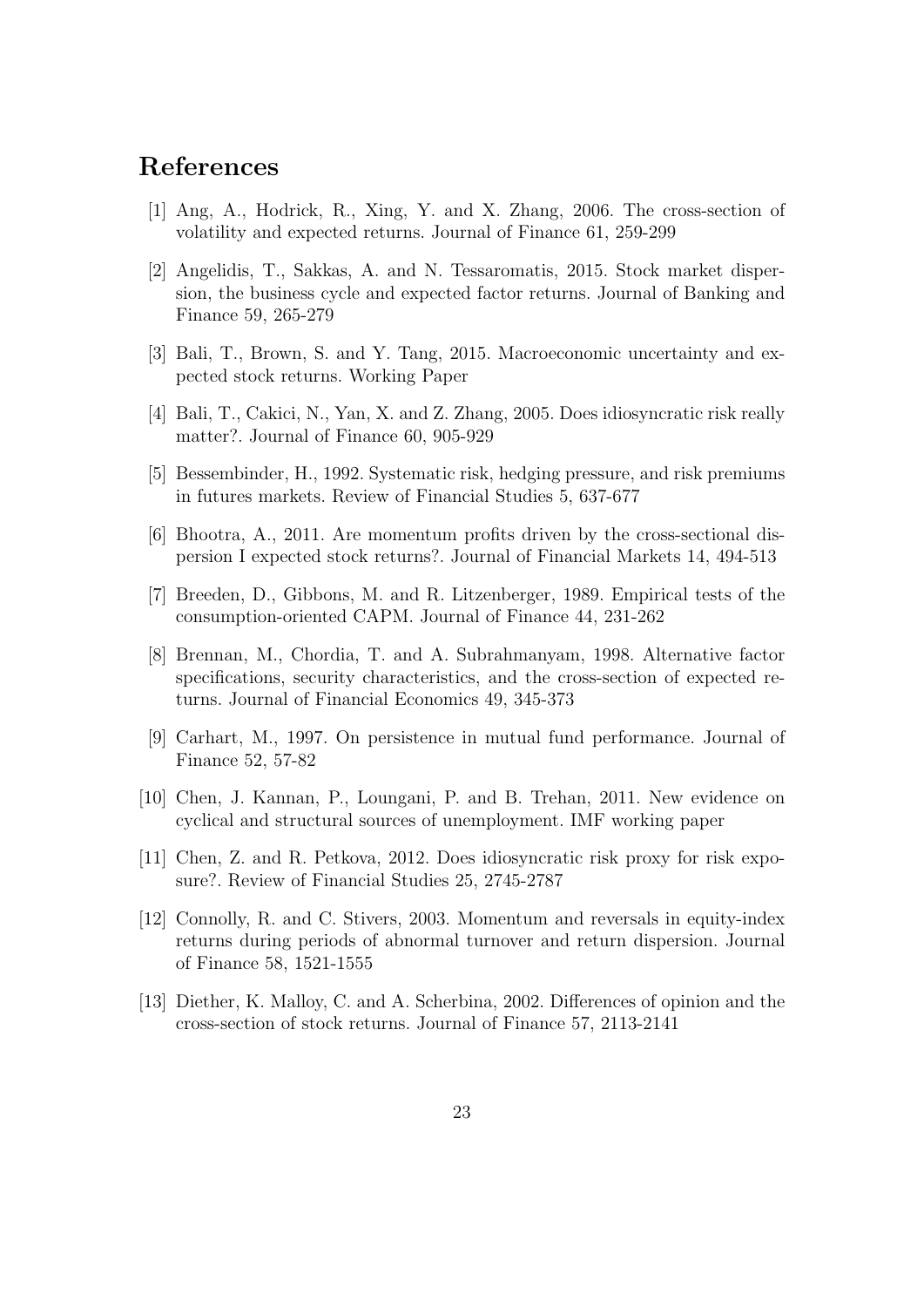- [14] Fama, E. and K. French, 1993. Common risk factors in the returns of stocks and bonds. Journal of Financial Economics 33, 3-56
- [15] Fama, E. and J. Macbeth, 1973. Risk, return, and equilibrium: Empirical tests. Journal of Political Economy 71, 607-636
- [16] Fu, F., 2009. Idiosyncratic risk and the cross-section of stock returns. Journal of Financial Economics 91, 24-37
- [17] Garcia, R., Mantilla-Garcia, D. and L. Martellini, 2014. A model-free measure of aggregate idiosyncratic volatility and the prediction of market returns. Journal of Financial and Quantitative Analysis 49, 1133-1165
- [18] Goyal, A. and P. Santa-Clara, 2003. Idiosyncratic risk matters!. Journal of Finance 58, 975-1008
- [19] Goyal, A. and A. Saretto, 2009. Cross-section of option returns and volatility. Journal of Financial Economics 94, 310-326
- [20] Guo, H., 2006. On the out-of-sample predictability of stock market returns. Journal of Business 79, 645-670
- [21] Guo, H. and R. Savickas, 2008. Average idiosyncratic volatility in G7 countries. Review of Financial Studies 21, 1259-1296
- [22] Harvey, C. and A Siddique, 2000. Conditional skewness in asset pricing tests. Journal of Finance 55, 1263-1295
- [23] Lamont, O., 2001. Economic tracking portfolios. Journal of Econometrics 105, 161-184
- [24] Levy, H., 1978. Equilibrium in an imperfect market: A constraint on the number of securities in the portfolio. American Economic Review 68, 643-658
- [25] Maio, P., 2016. Stock return dispersion and momentum. Working Paper
- [26] Maio, P., 2015. Cross-sectional return dispersion and the equity premium. Journal of Financial Markets, forthcoming
- [27] Malkiel, B. and Y. Xu, 1997. Risk and return revisited. Journal of Portfolio Management 23, 9-14
- [28] Malkiel, B. and Y. Xu, 2005. Idiosyncratic risk and security returns. Working Paper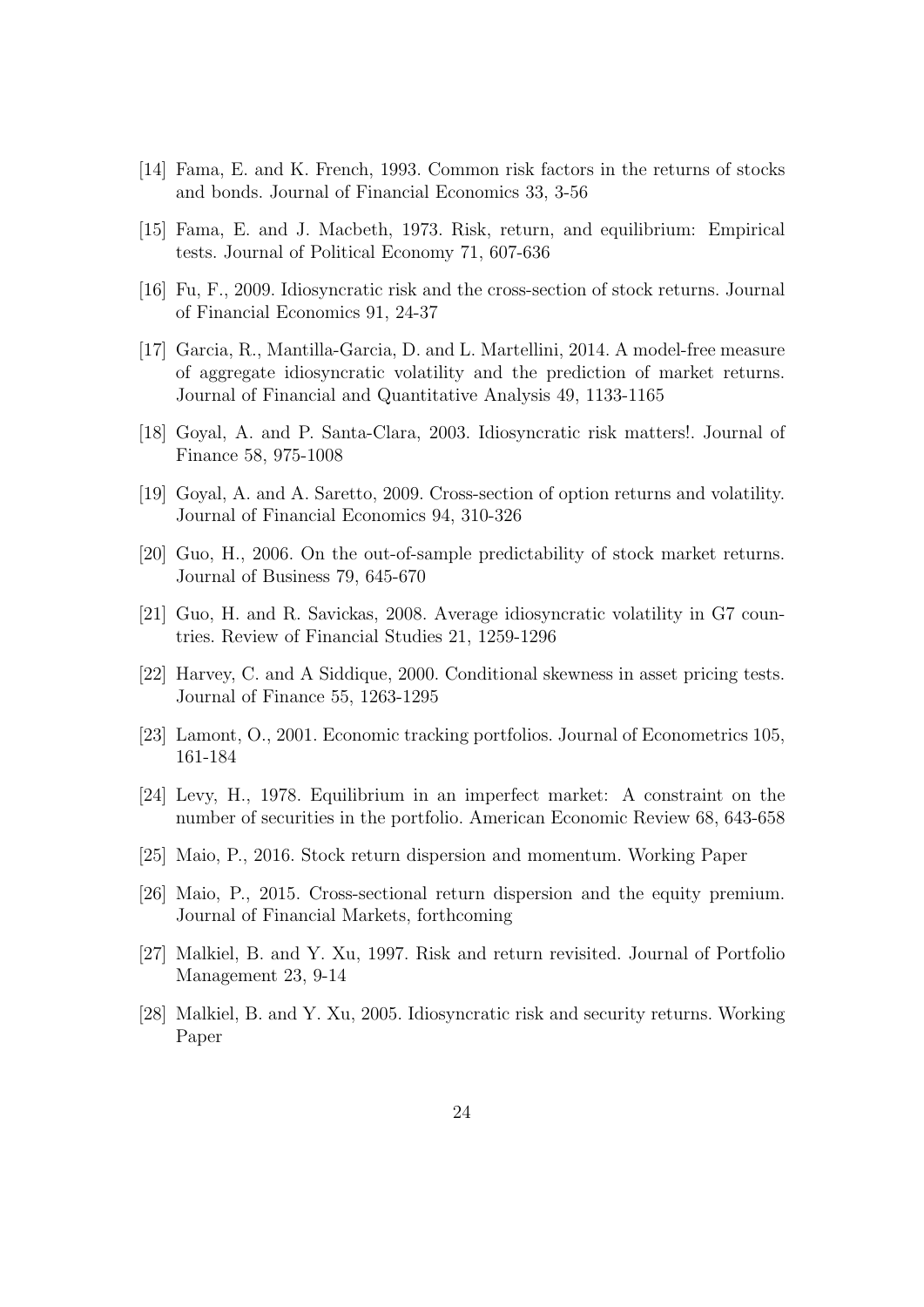- [29] Merton, R., 1987. A simple model of capital market equilibrium with incomplete information. Journal of Finance 42, 483-510
- [30] Pastor, L. and R. Stambaugh, 2003. Liquidity risk and expected stock returns. Journal of Political Economy 111, 642-685
- [31] Pollet, J. and M. Wilson, 2010. Average correlation and stock market returns. Journal of Financial Economics 96, 364-380
- [32] Stivers, C. and L. Sun, 2010. Cross-sectional return dispersion and time variation in value and momentum premiums. Journal of Financial and Quantitative Analysis 45, 987-1014
- [33] Wei, I. and C. Zhang, 2005. Idiosyncratic risk does not matter: A reexamination of the relationship between average returns and average volatilities. Journal of Banking and Finance 29, 603-621
- [34] Welch, I. and A. Goyal, 2008. A comprehensive look at the empirical performance of equity premium prediction. Review of Financial Studies 21, 1455- 1508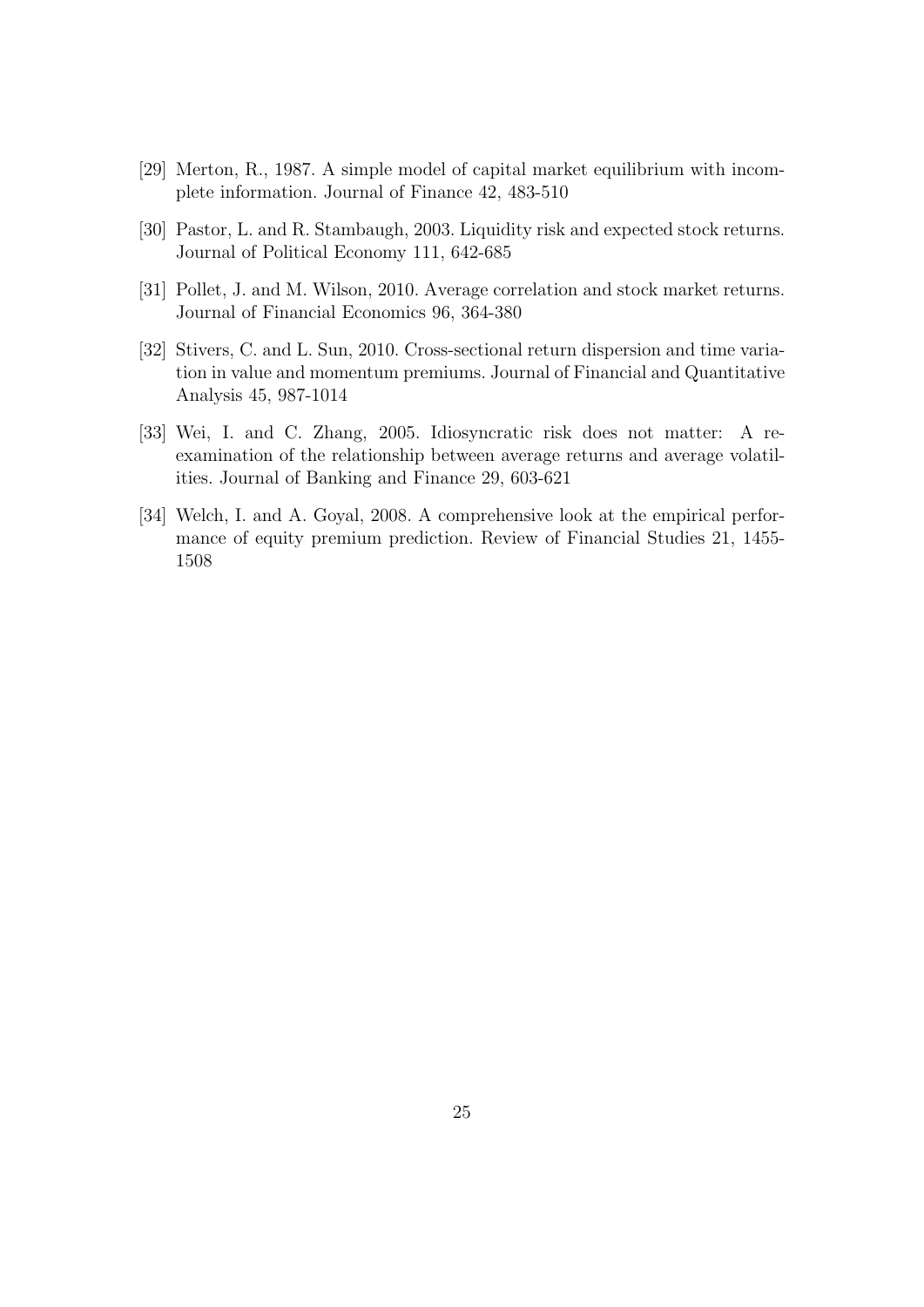



Notes: This Figure plots the daily time-series of cross-sectional dispersion of stock returns. The sample period is January 1996 to December 2012.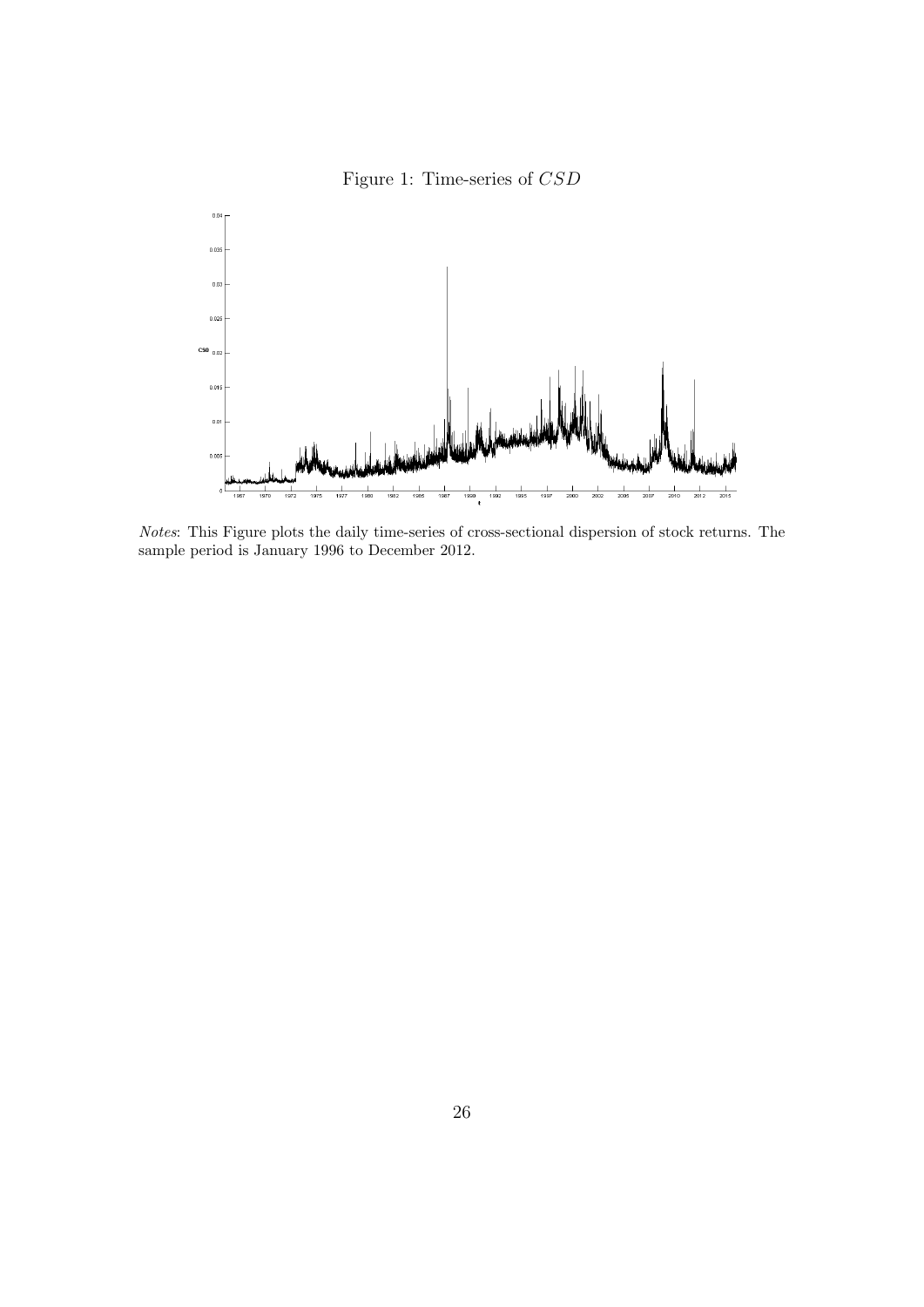|                            | Mean   | St.Dev. | Pre-                       |                      | Mkt Share |  |  |  |
|----------------------------|--------|---------|----------------------------|----------------------|-----------|--|--|--|
|                            |        |         | formation<br>formation     |                      | $(\%)$    |  |  |  |
|                            |        |         | $\beta_{\Delta CSD}$       | $\beta_{\Delta CSD}$ |           |  |  |  |
|                            |        |         | Panel A: Sorted Portfolios |                      |           |  |  |  |
| 1                          | 0.0137 | 0.0739  | $-6.85$                    | $-0.03$              | 0.14      |  |  |  |
| $\overline{2}$             | 0.0118 | 0.0752  | $-2.19$                    | 0.06                 | 0.22      |  |  |  |
| 3                          | 0.0076 | 0.0464  | 0.06                       | 0.10                 | 0.25      |  |  |  |
| $\overline{4}$             | 0.0065 | 0.0496  | 2.30                       | 0.19                 | 0.24      |  |  |  |
| 5                          | 0.0043 | 0.0649  | 6.71                       | 0.22                 | 0.15      |  |  |  |
| Panel B: Spread Portfolios |        |         |                            |                      |           |  |  |  |
| $1-5$                      | 0.0094 |         |                            |                      |           |  |  |  |
|                            | (2.82) |         |                            |                      |           |  |  |  |
| $N-P$                      | 0.0049 |         |                            |                      |           |  |  |  |
|                            | (2.28) |         |                            |                      |           |  |  |  |

Table 1: Returns of sorted and spread portfolios

Notes: This Table reports the monthly returns of portfolios that have been formed according to their exposure to  $\Delta CSD$  risk. For every month, we run the following time-series regression for every stock using daily returns over the previous month

 $r_t^i = \alpha + \beta_{MKT}^i MKT_t + \beta_{\Delta CSD}^i \Delta CSD + \epsilon_t^i$ <br>We sort stocks into quintiles according to their  $\beta_{\Delta CSD}$ , from lowest (quintile 1) to highest (quintile 5), and we compute value-weighted monthly total (not excess) returns of each quintile portfolio in Panel A. Pre-formation betas refer to the value-weighted  $\beta_{\Delta CSD}$  within each quintile portfolio at the beginning of the month. Post-formation betas are estimated from running the same time-series regression using daily portfolio returns during the same month. We also sort stocks into two groups labelled P and N, corresponding to positive and negative dispersion betas, respectively. Panel B reports the mean return and t-statistic of two spread portfolios. The first spread portfolio goes long in the first quintile portfolio and short in the last quintile portfolio from Panel A. The second spread portfolio goes long in stocks with negative betas and short in stocks with positive ones.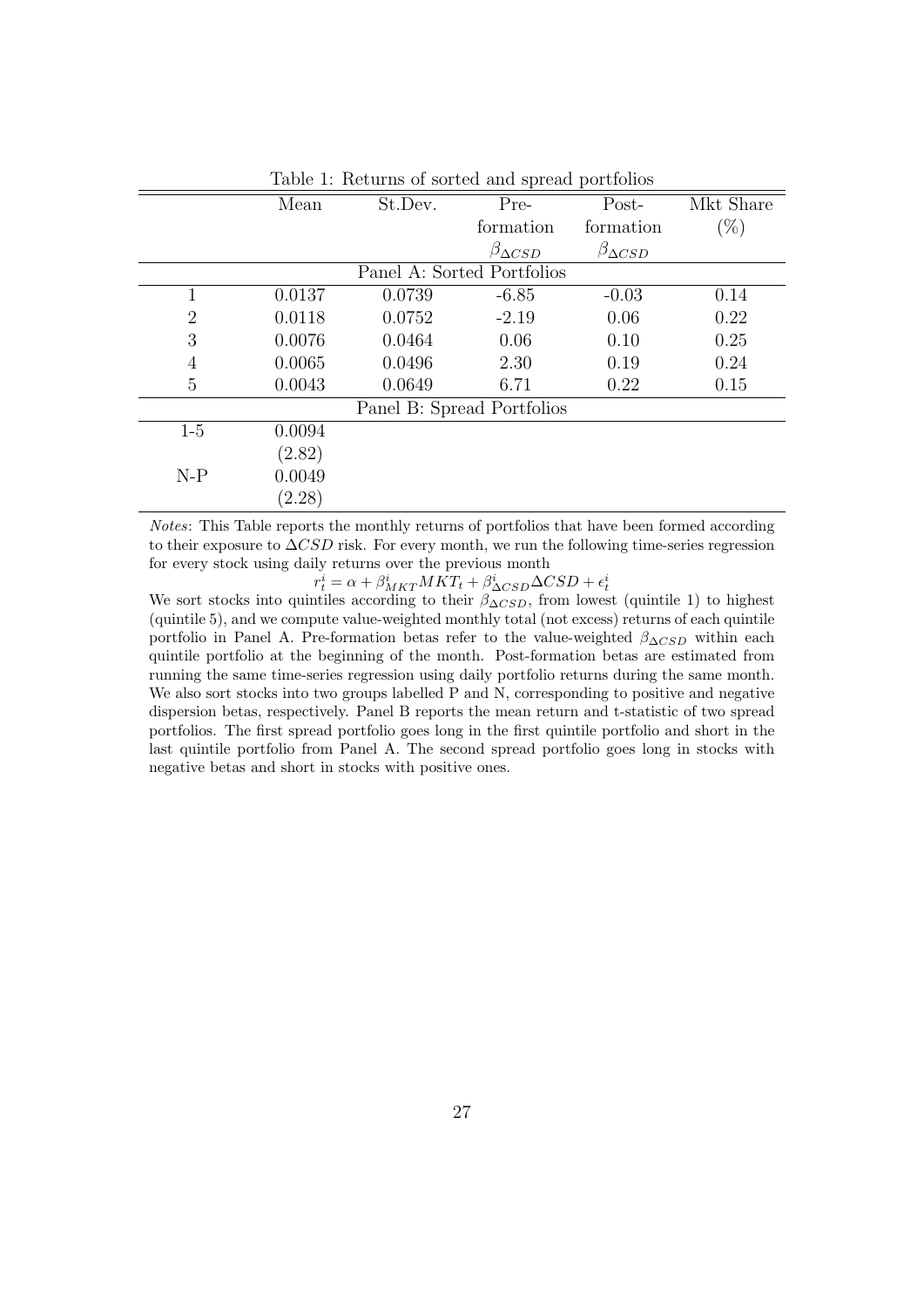| $\frac{1}{2}$ . $\frac{1}{2}$ . There are no control to the second portation |           |           |  |  |  |  |  |
|------------------------------------------------------------------------------|-----------|-----------|--|--|--|--|--|
|                                                                              | $1-5$     | $N-P$     |  |  |  |  |  |
| constant                                                                     | 0.0055    | 0.001     |  |  |  |  |  |
|                                                                              | (2.87)    | (1.64)    |  |  |  |  |  |
| MKT                                                                          | 0.1003    | 0.1039    |  |  |  |  |  |
|                                                                              | (1.21)    | (1.37)    |  |  |  |  |  |
| SMB                                                                          | $-0.2441$ | $-0.2021$ |  |  |  |  |  |
|                                                                              | $(-1.75)$ | $(-1.70)$ |  |  |  |  |  |
| HML                                                                          | $-0.0819$ | $-0.0649$ |  |  |  |  |  |
|                                                                              | $(-0.46)$ | $(-0.65)$ |  |  |  |  |  |
| MOM                                                                          | 0.133     | 0.0978    |  |  |  |  |  |
|                                                                              | (1.30)    | (1.18)    |  |  |  |  |  |
| $Adj.R^2$                                                                    | 0.05      | 0.07      |  |  |  |  |  |

Table 2: Risk-adjusted returns of spread portfolios

Notes: This Table reports the results from regressing the monthly returns of two spread portfolios (constructed as described in Table 1) against a set of systematic factors.  $r_t^p$ 

$$
f_t^o = \alpha^p + \beta_{syst}^p F_t + \epsilon_t^p
$$

where  $F_t$  is the vector of systematic factors comprising the Fama and French (1993) three factors  $(MKT, \, SMB$  and  $HML)$  and the Carhart (1997) momentum factor  $(MOM)$ . We report the estimated coefficients and their t-statistics (in brackets) using Newey and West (1987) standard errors. The last row reports the Adjusted R squared.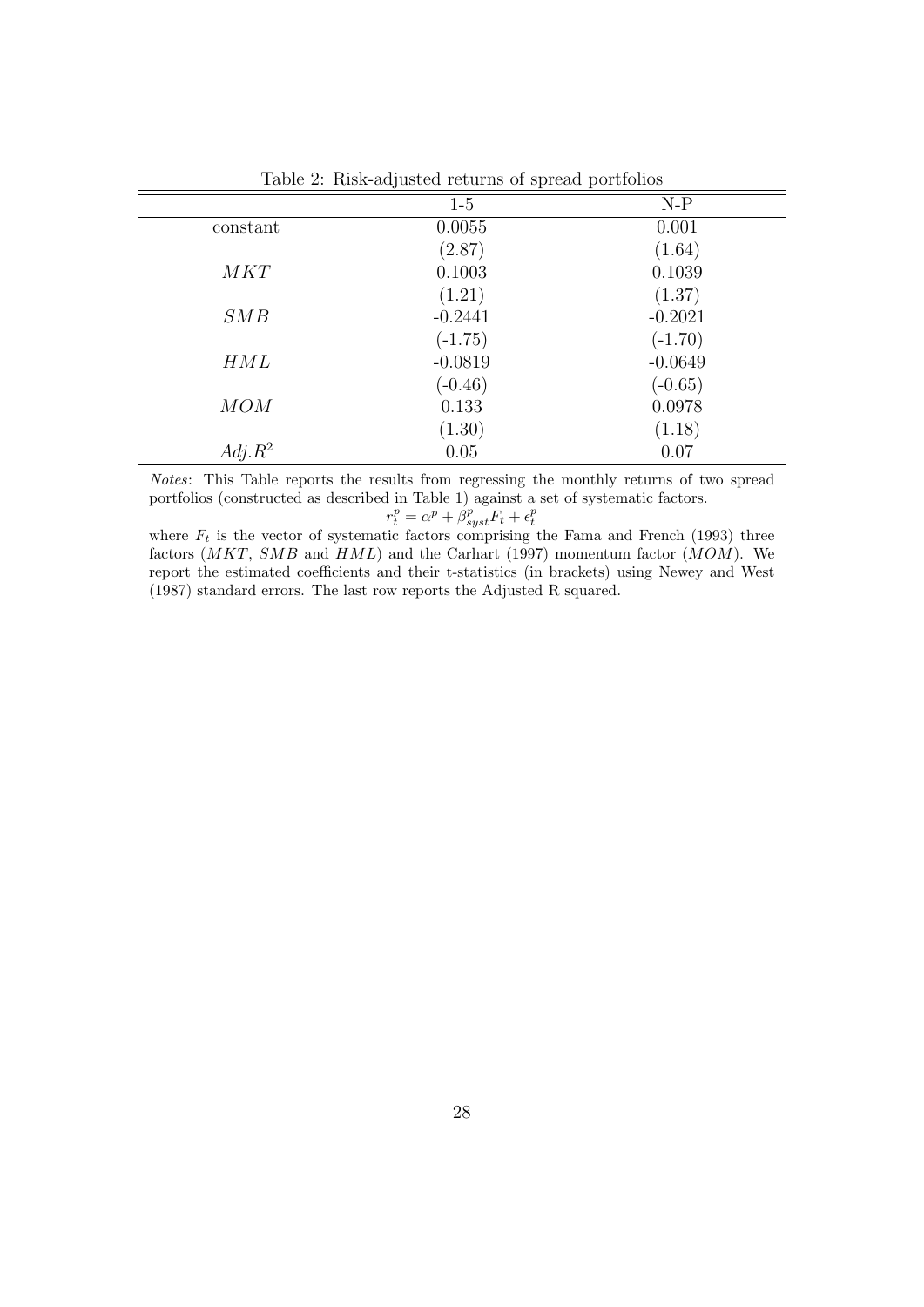| constant                 | 0.0077    |
|--------------------------|-----------|
|                          | (2.14)    |
| $\beta_{\Delta CSD}$     | $-0.0001$ |
|                          | $(-2.28)$ |
| size                     | 0.0000    |
|                          | $(-2.54)$ |
| $r_{MOM}$                | 0.0009    |
|                          | (0.47)    |
| std.dev.                 | 0.0420    |
|                          | (0.36)    |
| skewnes                  | $-0.0001$ |
|                          | $(-0.96)$ |
| kurtosis                 | 0.0000    |
|                          | $(-0.22)$ |
| forecast dispersion      | 0.0001    |
|                          | (1.18)    |
| liquidity                | $-5.6118$ |
|                          | $(-0.87)$ |
| systematic risk $%$      | 0.0189    |
|                          | (1.90)    |
| co-skewness              | $-0.0022$ |
|                          | $(-2.47)$ |
| idiosyncratic volatility | $-0.0143$ |
|                          | $(-0.50)$ |
| $Adj.R^2$                | 0.26      |

Table 3: Risk-adjusted stock returns controlling for stock characteristics: Two-pass regressions

Notes: This Table reports the results from cross-sectional regressions of monthly risk-adjusted stock returns on a set of stock characteristics

 $r_{i,t} - \hat{\beta}^i F_t = \gamma_{0,t} + \gamma'_{1,t} Z_{i,t-1} + u_{i,t}$ 

The betas are obtained from time-series regressions of stock returns on a set of systematic factors

 $r_t^i = \alpha^i + \beta^i F_t + \epsilon_t^i$ 

The systematic factors are the Fama and French (1993) three factors (MKT, SMB and HML) and the Carhart (1997) momentum factor (MOM). The vector  $\beta^i$  refers to the factor loadings obtained from a single full-sample time-series regression per stock. The stock characteristics are the beta of cross-sectional dispersion  $(\beta_{\Delta CSD})$ , computed as described in Table 1), size (market capitalization in billion), a stock-specific momentum factor  $(r_{mom},$  given as the stock return over the previous 6 months), the standard deviation, skewness and kurtosis of stock returns over the previous 6 months, the dispersion of analysts' forecasts (normalized), the Pastor and Stambaugh (2003) liquidity measure, the percentage of stock returns explained by systematic risk (given as the  $Adj.R^2$  of the first-stage time-series regressions), the coskewness of stock returns with market returns, and the idiosyncratic volatility of stock returns. We run one cross-sectional regression per month. The table reports the mean estimated coefficients and their t-statistics (in brackets) based on Newey and West (1987) standard errors, as well as the mean Adjusted R squared.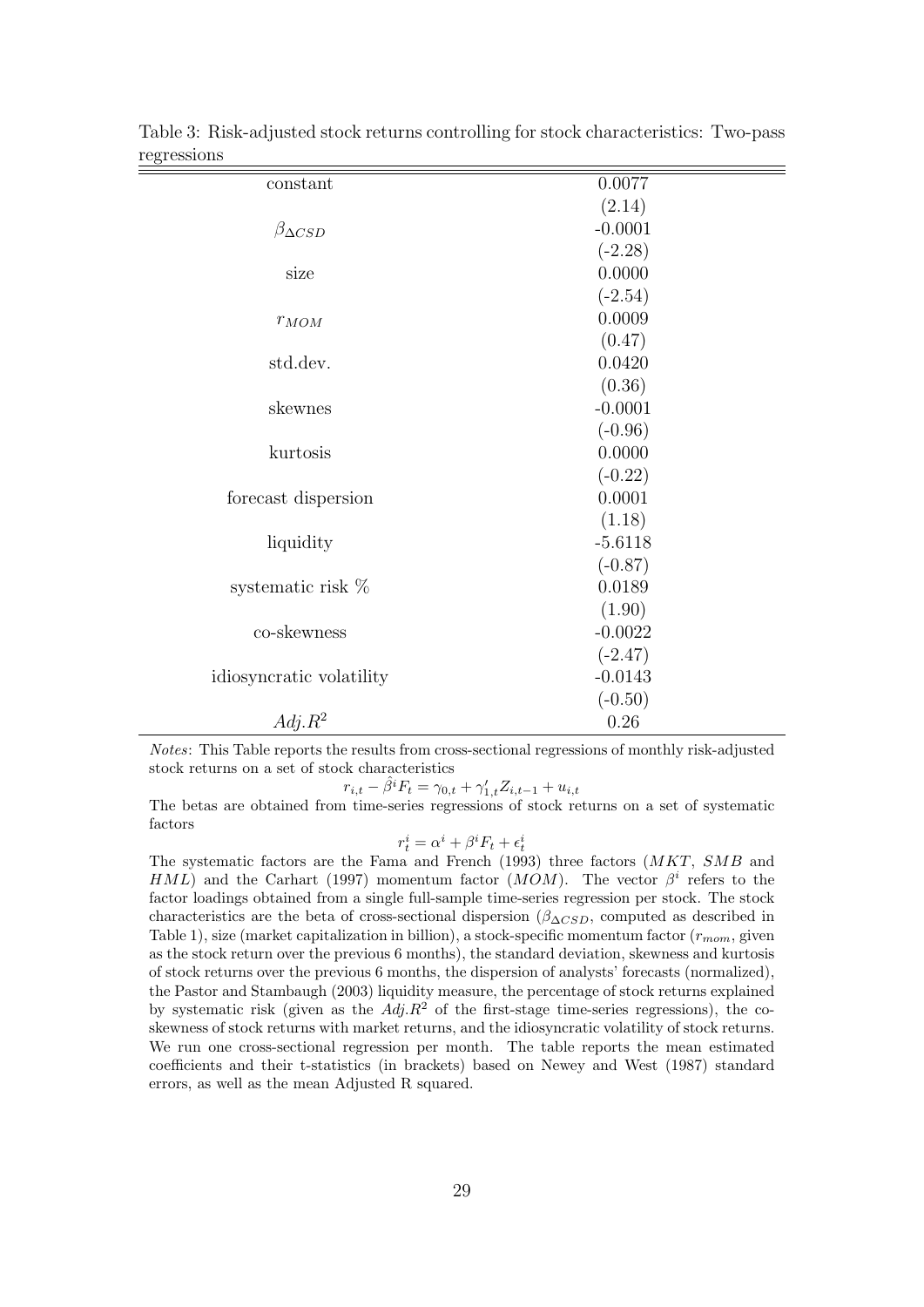|                          | $1-5$  | $N-P$  |
|--------------------------|--------|--------|
| $\beta_{MKT}$            | 0.0086 | 0.0053 |
| size                     | 0.0110 | 0.0060 |
| $r_{MOM}$                | 0.0076 | 0.0026 |
| std.dev                  | 0.0078 | 0.0056 |
| skewness                 | 0.0064 | 0.0033 |
| kurtosis                 | 0.0101 | 0.0051 |
| forecast dispersion      | 0.0109 | 0.0073 |
| liquidity                | 0.0103 | 0.0029 |
| systematic risk $%$      | 0.0070 | 0.0037 |
| co-skewness              | 0.0059 | 0.0029 |
| idiosyncratic volatility | 0.0084 | 0.0034 |

Table 4: Stock returns controlling for stock characteristics: Double-sorted portfolios

Notes: This Table reports the mean returns of double-sorted portfolios. On each month, we first sort all stocks into quintiles according to a particular characteristic (as presented in Table 3). Then, stocks in each characteristic-based quintile are further sorted into quintiles according to their dispersion betas and into two portfolios according to the betas' sign (as described in Table 1). The dispersion-based portfolios are averaged across each of the five characteristic-based portfolios, resulting in a set of continuous time-series of monthly returns. The first column reports the time-series mean returns of a portfolio going long in the lowest beta stocks and short in the highest beta ones. The second column reports the time-series mean of a portfolio going long in stocks with negative betas and short in stocks with positive ones. Each row corresponds to a specific characteristic used for the first sort.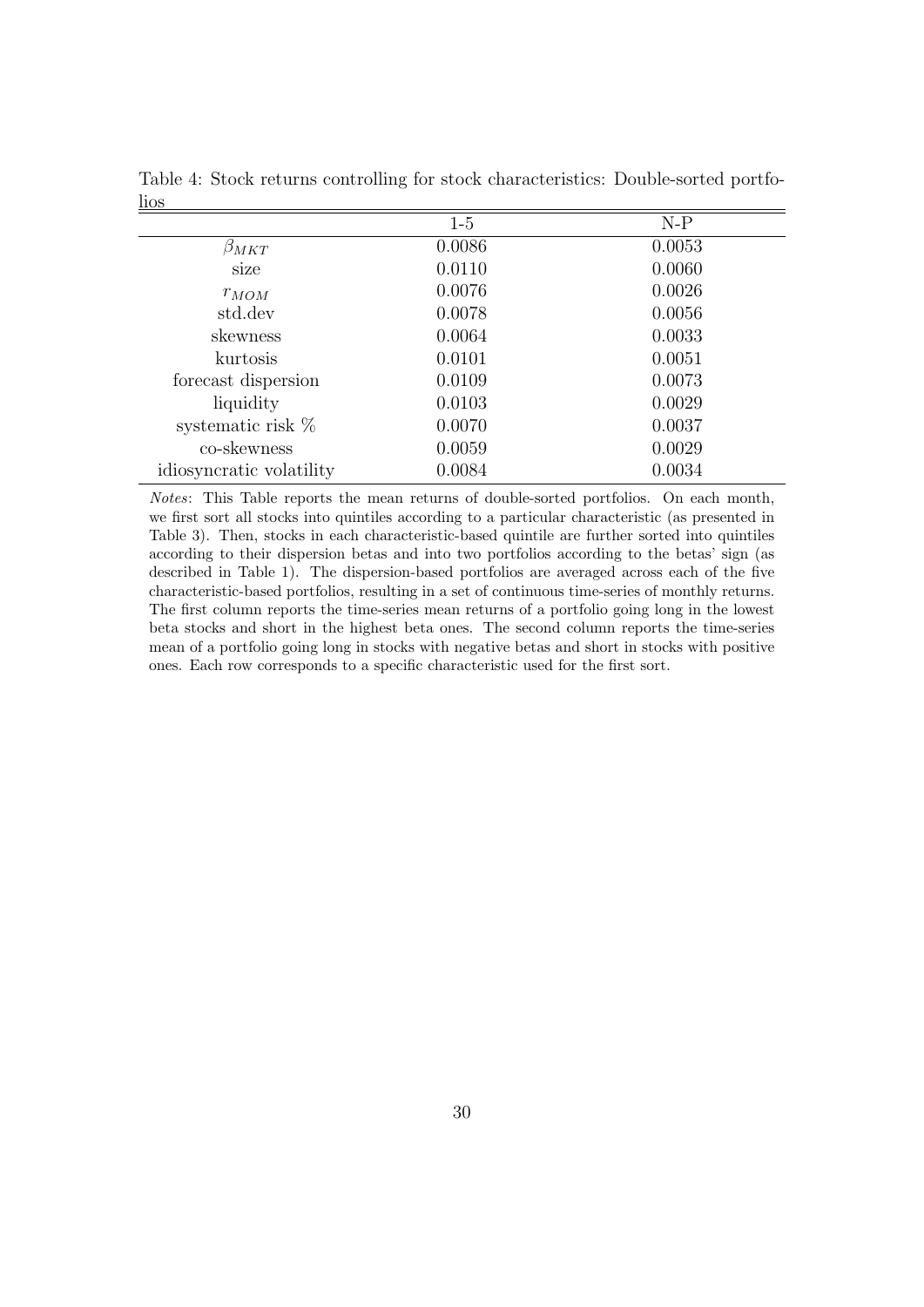| Table 5: Robustness  |        |        |        |        |  |  |  |  |
|----------------------|--------|--------|--------|--------|--|--|--|--|
|                      |        | $1-5$  | $N-P$  |        |  |  |  |  |
|                      | mean   | alpha  |        | alpha  |  |  |  |  |
| formation window     |        |        |        |        |  |  |  |  |
| 3 months             | 0.0044 | 0.0031 | 0.0044 | 0.0005 |  |  |  |  |
| 6 months             | 0.0025 | 0.0011 | 0.0042 | 0.0001 |  |  |  |  |
| 12 months            | 0.0027 | 0.0019 | 0.0028 | 0.0003 |  |  |  |  |
| $MKT$ sign           |        |        |        |        |  |  |  |  |
| negative             | 0.005  | 0.0034 | 0.0021 | 0.0005 |  |  |  |  |
| positive             | 0.012  | 0.0087 | 0.0065 | 0.0045 |  |  |  |  |
| $\Delta CSD$ sign    |        |        |        |        |  |  |  |  |
| negative             | 0.0077 | 0.0038 | 0.0056 | 0.0017 |  |  |  |  |
| positive             | 0.0122 | 0.0075 | 0.0039 | 0.0008 |  |  |  |  |
| $\Delta CSD$ measure |        |        |        |        |  |  |  |  |
| AR(1)                | 0.0091 | 0.0077 | 0.0054 | 0.0041 |  |  |  |  |

Notes: This Table reports the mean monthly returns and risk-adjusted returns (alphas) of two spread portfolios under a set of robustness checks. The spread portfolios are constructed as described in Table 1, and alphas are computed as described in Table 2. The first panel reports portfolio returns under three alternative windows for computing pre-formation betas ( $\beta_{\Delta CSD}$ ) when sorting stocks into portfolios. The second panel reports portfolio returns conditional on the sign of excess market returns. The third panel reports portfolio returns conditional on the sign of changes in cross-sectional dispersion. The fourth panel reports portfolio returns when changes in dispersion have been computed as the innovations from an AR(1) model.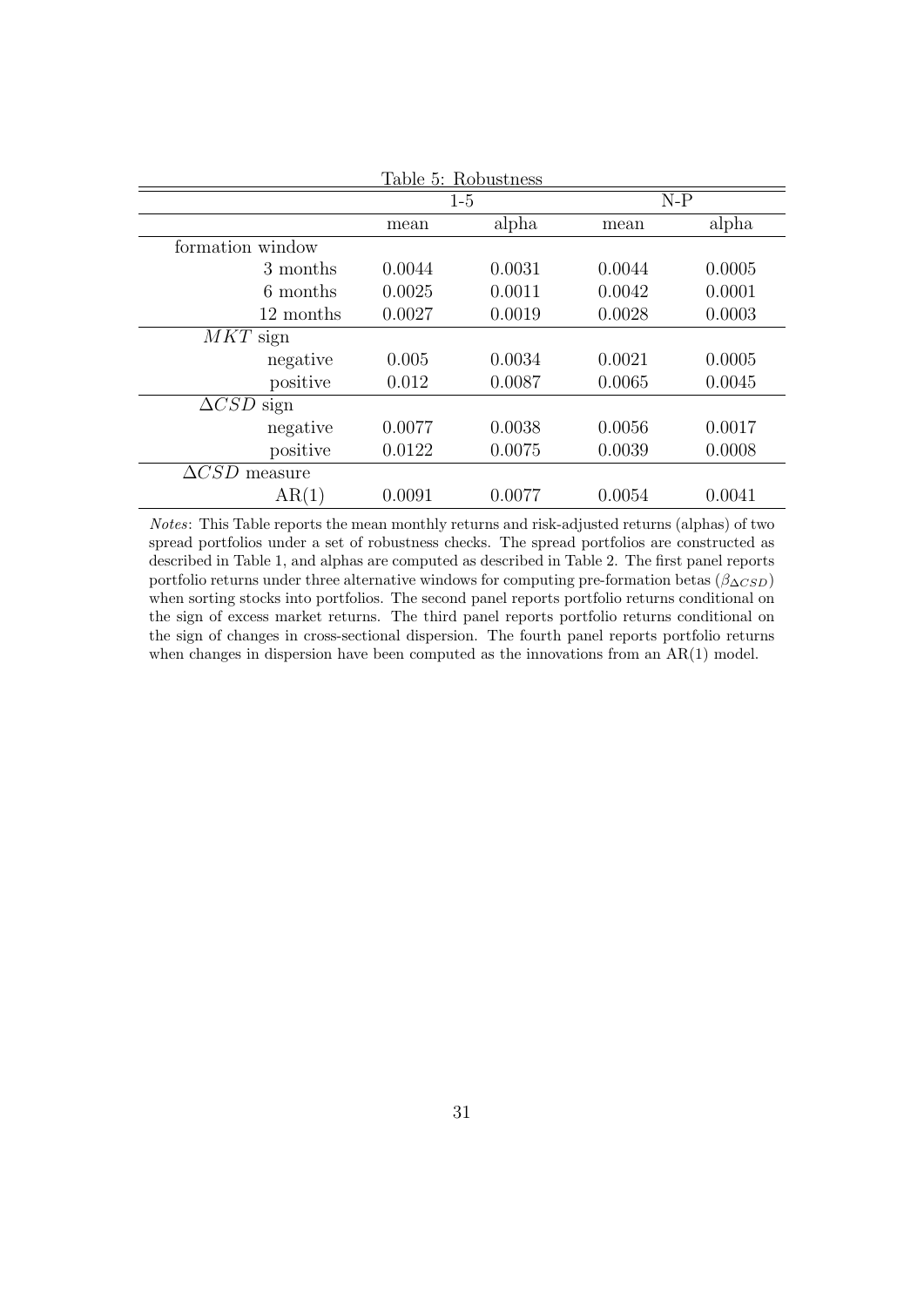|               | I         | II        | III       | IV        | $\overline{\rm V}$ | VI        | <b>VII</b> |
|---------------|-----------|-----------|-----------|-----------|--------------------|-----------|------------|
| constant      | $-0.111$  | $-0.182$  | $-0.178$  | $-0.089$  | $-0.161$           | $-0.244$  | $-0.080$   |
|               | $(-0.55)$ | $(-1.36)$ | $(-1.39)$ | $(-0.56)$ | $(-1.17)$          | $(-1.24)$ | $(-1.46)$  |
| MKT           | 1.407     | 1.536     | 1.529     | 1.234     | 1.490              | 1.661     | 1.509      |
|               | (4.35)    | (5.30)    | (5.88)    | (3.30)    | (4.79)             | (3.97)    | (4.54)     |
| SMB           | 1.352     | 1.286     | 1.294     | 0.882     | 1.303              | 1.315     | 1.003      |
|               | (2.24)    | (3.86)    | (3.03)    | (2.02)    | (3.87)             | (4.01)    | (4.00)     |
| HML           | 0.324     | $-0.088$  | $-0.096$  | $-0.508$  | $-0.073$           | $-0.027$  | $-0.012$   |
|               | (0.68)    | $(-0.26)$ | $(-0.30)$ | $(-1.23)$ | $(-0.23)$          | $(-0.07)$ | $(-0.47)$  |
| MOM           | 2.863     | 2.541     | 2.556     | 2.374     | 2.633              | 2.419     | 2.011      |
|               | (2.92)    | (4.53)    | (3.83)    | (3.98)    | (3.88)             | (3.94)    | (3.54)     |
| FCSD          | $-0.097$  | $-0.095$  | $-0.091$  | $-0.107$  | $-0.105$           | $-0.106$  | $-0.097$   |
|               | $(-2.44)$ | $(-2.45)$ | $(-2.68)$ | $(-2.48)$ | $(-2.55)$          | $(-2.38)$ | $(-2.79)$  |
| <i>FLIQ</i>   |           | 0.001     | 0.001     | 0.009     | 0.001              | 0.001     | 0.001      |
|               |           | (2.24)    | (1.14)    | (1.79)    | (1.81)             | (1.01)    | (1.05)     |
| <b>FVIX</b>   |           |           | $-0.122$  |           |                    |           |            |
|               |           |           | $(-1.47)$ |           |                    |           |            |
| FFDISP        |           |           |           | $-0.176$  |                    |           |            |
|               |           |           |           | $(-1.94)$ |                    |           |            |
| <b>FSVAR</b>  |           |           |           |           | $-0.033$           |           |            |
|               |           |           |           |           | $(-0.88)$          |           |            |
| FUNC          |           |           |           |           |                    | $-0.610$  |            |
|               |           |           |           |           |                    | $(-2.91)$ |            |
| <b>FIDVOL</b> |           |           |           |           |                    |           | $-0.180$   |
|               |           |           |           |           |                    |           | $(-1.49)$  |
| $Adj.R^2$     | 0.84      | 0.90      | 0.91      | 0.91      | 0.90               | 0.90      | 0.87       |

Table 6: The price of cross-sectional dispersion risk

Notes: This Table reports the Fama-MacBeth (1973) factor premia on 25 equity portfolios, which have been sorted first on their  $\beta_{MKT}$  and then on their  $\beta_{\Delta CSD}$ . The factors comprise the excess market return MKT, the two additional Fama-French (1993) factors SMB and HML, the Carhart (1997) momentum factor MOM, the Pastor and Stambaugh (2003) aggregate liquidity measure  $FLIQ$ , changes in the cross-sectional returns dispersion  $FCSD$ , monthly changes in the implied volatility index  $FVIX$ , changes in the aggregate forecast dispersion  $FFDISP$ , changes in the mean variance of individual stocks  $FSVAR$ , changes in the Bali et al.  $(2015)$  macroeconomic uncertainty index  $FUNC$ , and changes in the aggregate idiosyncratic stock volatility  $FIDVOL$ . The table presents the loadings obtained from the second-pass cross-sectional regression, with t-statistics based on Newey-West (1987) standard errors reported in brackets. Each loading is reported as the coefficient times 100, so that it can be interpreted as the monthly percentage return. The last row reports the Adjusted R squared.